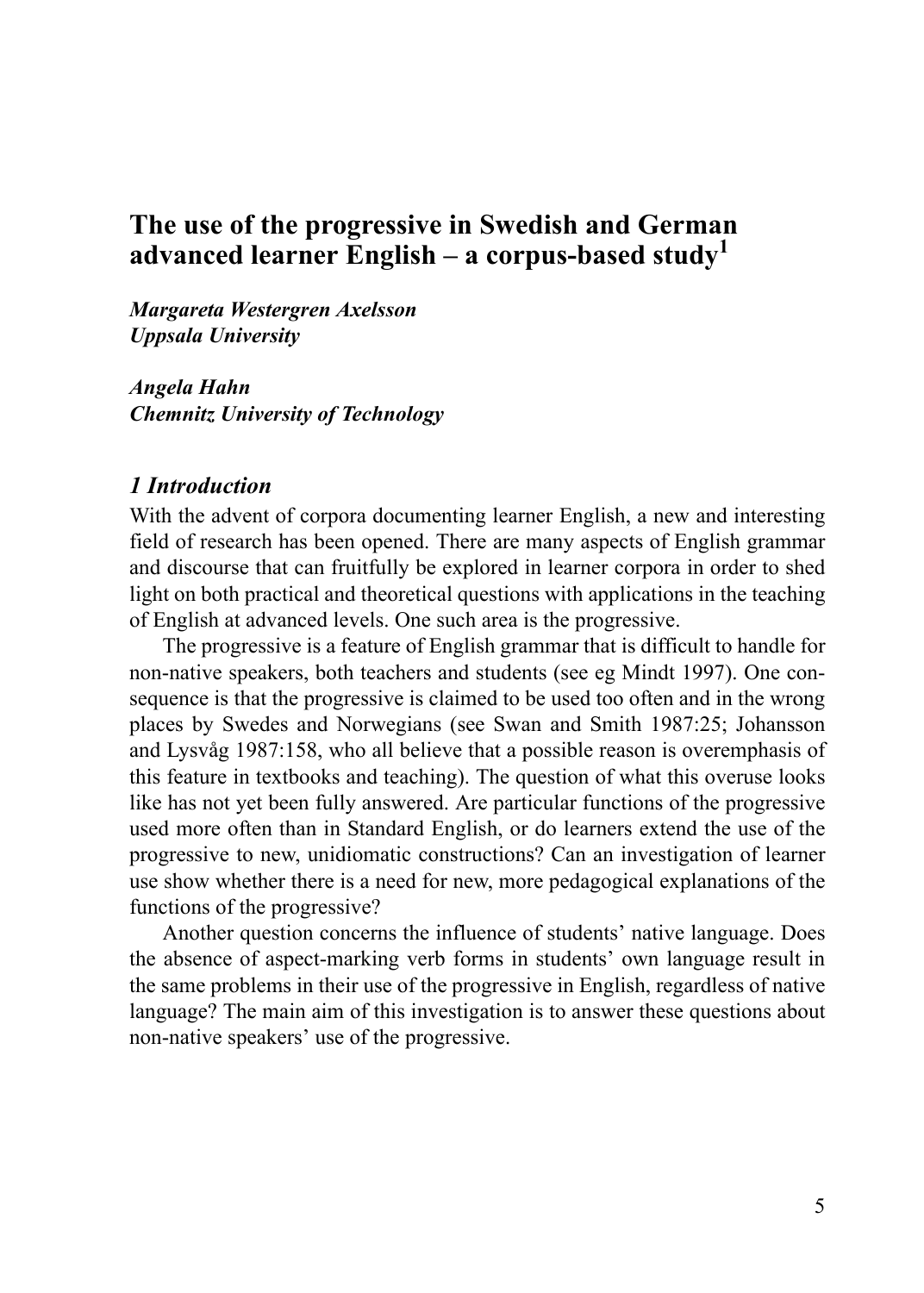#### *1.1 Primary material*

The primary material for our investigation of non-native use of the progressive consists of two samples of advanced learners' essays: a sample of argumentative essays from the German part of the International Corpus of Learner English (ICLE), totalling 78,856 words, and another sample with comparable Swedish student essays from the Uppsala Student English corpus (USE), containing 79,562 words (for more information about ICLE, see Granger 1998, and about USE, see Axelsson 2000). We have adopted Lorenz's (1999:10) definition of advanced students: 'learners who are *generally expected* to have mastered the basic rules and regularities of the language they are learning'. Lorenz's definition of the students contributing to the German component of ICLE (henceforth under the label of GICLE) is applicable to the USE students as well. They are advanced enough to meet the formal requirements for entry into certain postsecondary English courses, but they may in practice not be up to the expected levels of proficiency and understanding of the language. The texts in GICLE were written by 20–25-year-old students of English at the University of Augsburg and produced in the framework of writing classes for future teachers of English. Some were written at home and some under exam conditions. Examples of topics are 'A defence of marriage', 'Argue the case for or against a speed limit on German motorways' and 'Should cars be banned from the city centre?' (Lorenz 1999:14). All the essays in the USE corpus were written by first-term students of English at Uppsala (both future teachers and others, the majority of the same age as the Augsburg students) and produced at home with access to secondary material. The essays were not graded but intended as writing exercises to be discussed with a tutor. In these discussions, aspects of language as well as content and structure are taken up. The task is to argue for or against some given statement concerning commonly debated social and political issues, such as 'Monarchy has no place in a democratic country like Sweden', 'Everybody should become a vegetarian' or 'Capital punishment should be abolished'. The students are also allowed to come up with a similar statement of their own, but, even so, the task is quite narrowly defined. In a lecture where the task is handed out, the characteristics of an argumentative essay are explained and exemplified.

The format of the sampled essays in GICLE appears not to have been strictly defined, as the length of these essays varies from 250 to 650 words. The Swedish essays are much more homogeneous, varying very little in length, with an average of 750 words and differences of plus/minus 100 words. A consequence of this difference is that the material contains a larger number of German students' essays than of Swedish ones (see Table 1).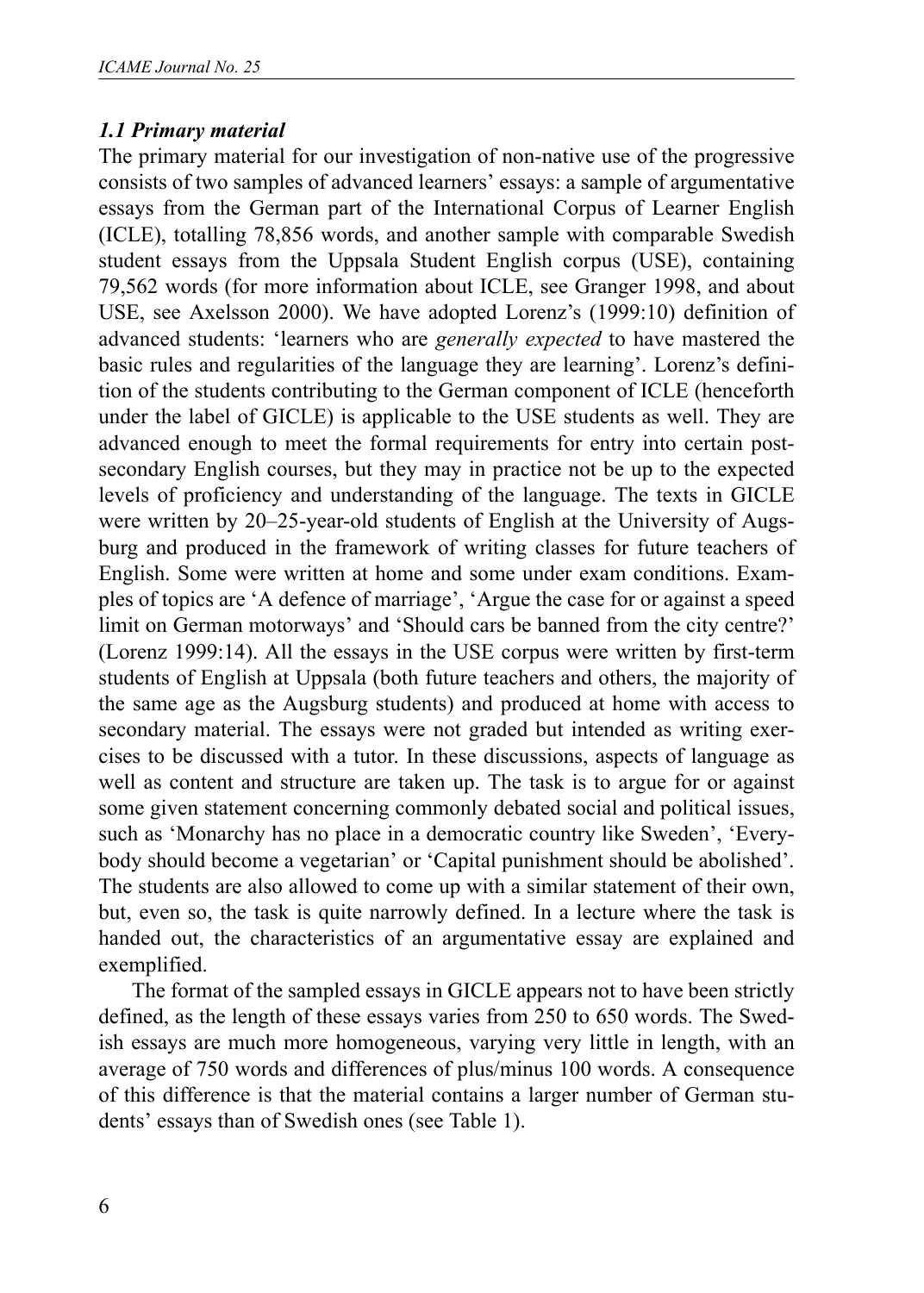It can be claimed that argumentative texts are not ideal for analysing the progressive, since the progressive is sensitive to register variation. In Biber et al's (1999:462) overview of four genres, the progressive is shown to be most frequently found in conversation and fiction and least frequently in academic texts. Thus the nature of the topic and other extra-linguistic factors influence the frequency in native English as well as in learner English. This is demonstrated in another study of learners' progressives carried out by a third-term student in Uppsala (Blomberg 2001). Blomberg studied the use of the progressive in literature essays written by the same group of students as those who wrote the argumentative essays discussed in this study. It turned out that the normalised frequency of the progressive was more than twice as high in the literature essays as in the argumentative essays (6.4 per 1,000 words vs 2.9 per 1,000 words). Blomberg's explanation for these findings was that many students devoted a great deal of space to concrete descriptions of settings and characters in the novels they were discussing. She also found some tokens of the progressive in quotations from the novels. These results show that the choice of fairly homogeneous, comparable texts is essential in order for relevant comparisons to be made. We judged our two samples of argumentative essays to be similar enough in content and genre for a comparative study. But, even though all the essays were produced with the aim of representing 'argumentative' prose, there is, of course, always a risk that students understand and deal with their (various) topics in different ways, something which might have influenced the frequency of the progressive and the way in which it is used.

### *1.2 Functions of the progressive*

In a standard grammar for Swedish university students, Svartvik and Sager (1977), the account of the use of the progressive is quite detailed (1977:82–88). In addition to the basic meaning of something temporarily in progress, many subsidiary meanings are described, such as 'limited duration', with or without an accompanying time adverbial, also including repetition of momentary verbs, such as *hit, knock* and *tap*. Further, we find rules about 'ongoing change', with certain verbs like *change*, *grow* etc or other expressions indicating a process of change (*more and more*, *gradually*), about action in progress both before and after a certain point in time, and about incomplete action, with telic verbs. Other rules describe the progressive used in transitional processes, with verbs like *arrive*, *die*, *sink* and in expressions of personal attitude. Reference to the future is also mentioned, with or without *will.* Finally, it is mentioned that, with some verbs of bodily sensation, little meaning difference is perceived between the simple and the progressive form. To further clarify usage, the basic characteris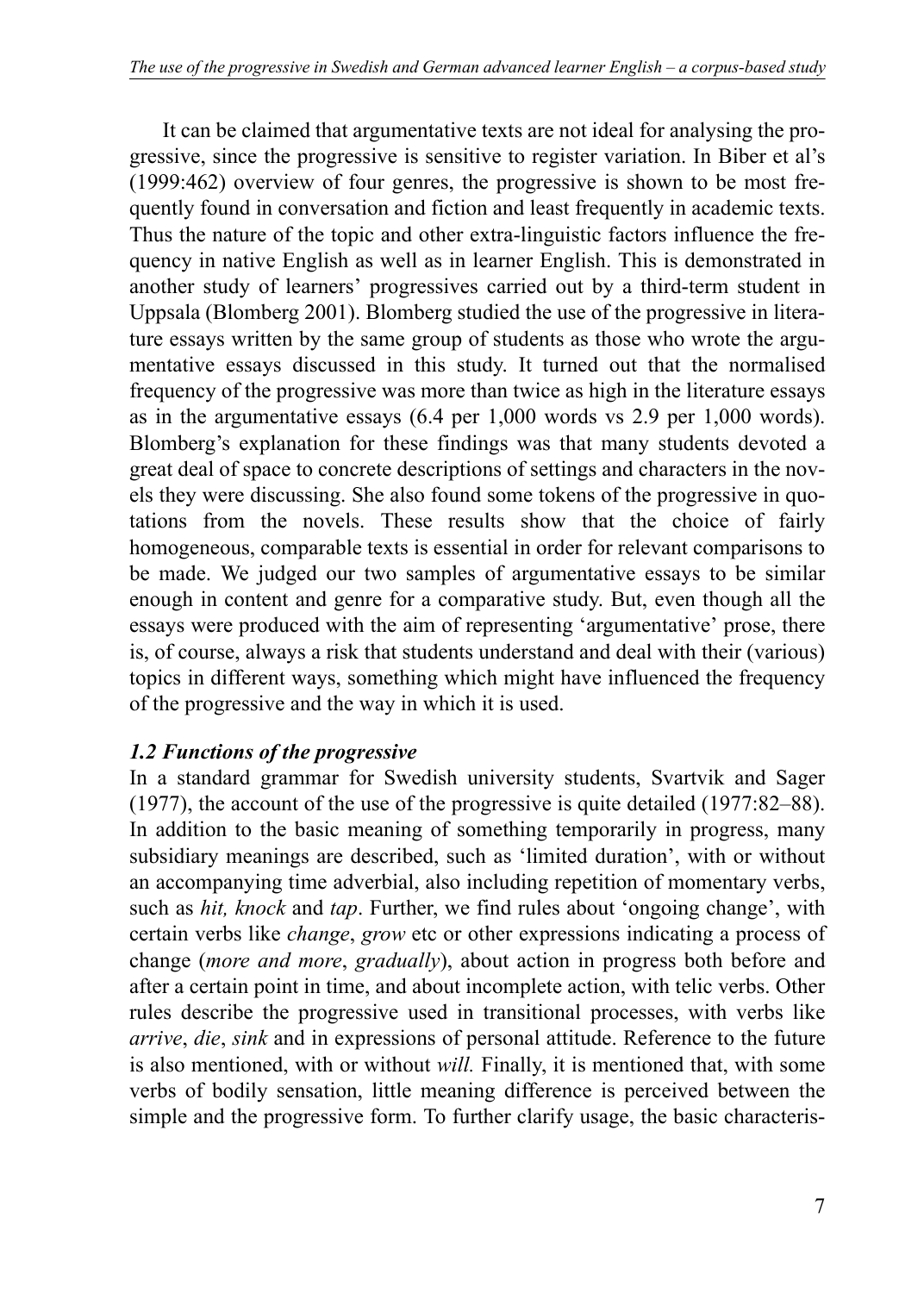tics of the simple form are contrasted with those of the progressive. We also find verbs with stative meanings discussed and many examples of how the 'same' verbs can acquire different meanings and fit in different contexts depending on which aspect is chosen.

From a practical, learning/teaching perspective, Svartvik and Sager's is a very extensive and clear account for a learners' grammar, but at the same time we must admit that the information is very complex and difficult to grasp. The different points seem disparate and loosely connected. They may also give the impression of being mutually exclusive (even though nothing is said to that effect). Many students prefer to interpret rules as discrete and absolute, getting confused by notions of overlapping constructions (see Mindt 1997). Sometimes the grammar rules even seem contradictory (as when one meaning of the progressive is claimed to be something 'incomplete, unfinished' and another is 'limited duration' with a beginning and an end). It is understandable if the typical student desperately looks for some more general principle to guide her<sup>2</sup> in her difficult choice between (what most students perceive as) 'right' and 'wrong'. In Johansson and Lysvåg (1987) (also Hasselgård, Johansson and Lysvåg 1998) students get a different type of explanation. Johansson and Lysvåg  $(1987:156f)$  depart from two contrasting pairs of examples,  $(1)$ – $(4)$ :

- (1) Peter **is living** in London
- (2) Peter **lives** in London
- (3) Tom is being polite
- (4) Tom **is polite**

The speaker choosing (1) and (3), they say, might be commenting on 'Peter's present whereabouts' and suggesting that 'Tom is not generally polite', but the speaker of (2) and (4) 'does not misrepresent the facts in using the simple form'. They continue: 'We see thus that the progressive is the marked form both formally (since it has the *-ing* specification) and semantically (since it has narrower temporal implications than the simple form). Against this background it should be clear that it is sometimes impossible to claim that a particular use of the progressive, or the non-progressive for that matter, is incorrect'. Further on (1987 160–161) they continue their discussion of the 'basic contrast' between the progressive and the simple form and attempt a 'general explanation':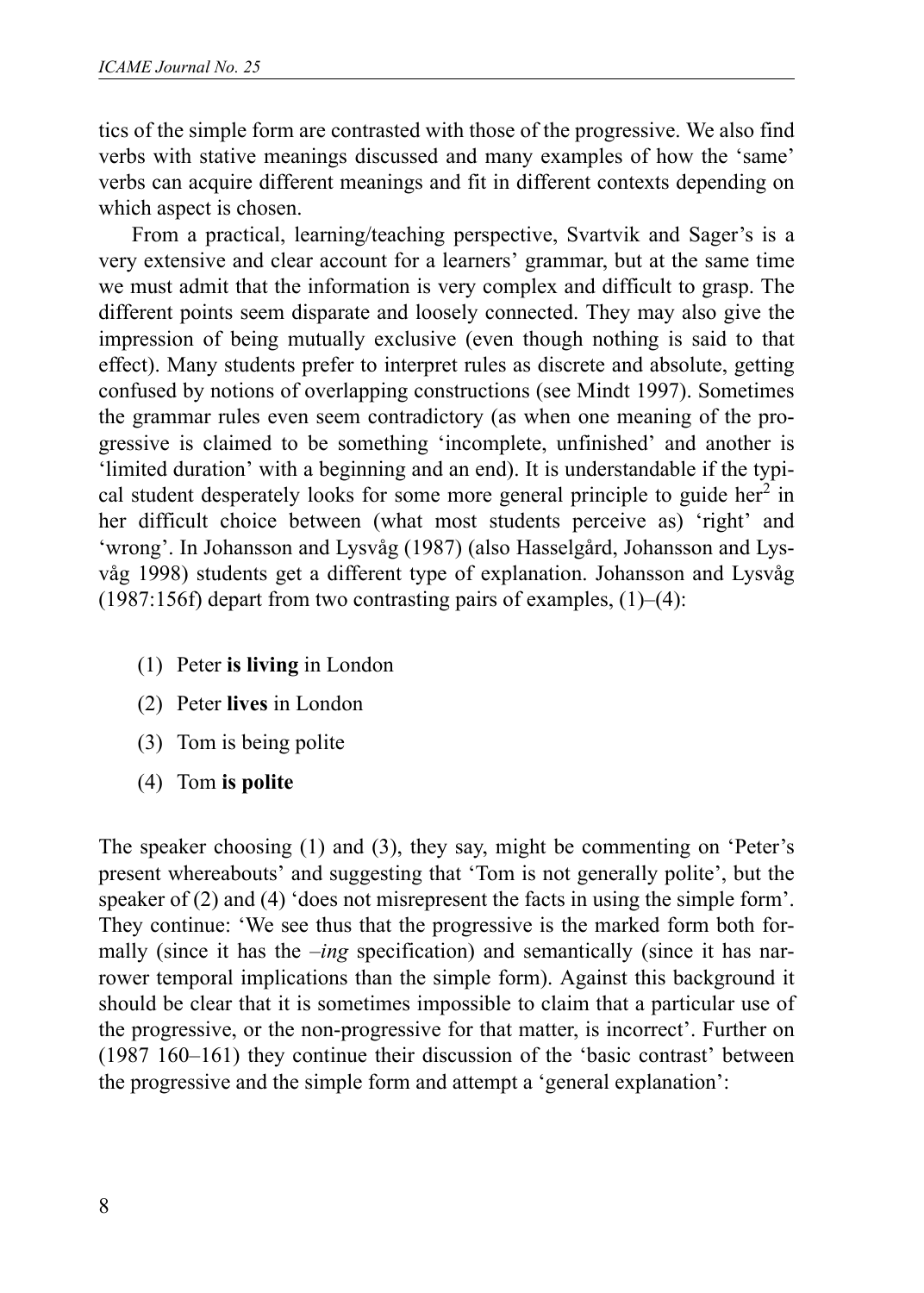Whereas the simple form is used to describe what the speaker thinks are characteristic and permanent properties of persons and things, the progressive is used to report on the observable and changeable behaviour of people and on evidence and manifestations of changeable properties of things.

From this follows […] that if speakers feel unwilling to commit themselves to saying that a particular feature is a permanent property of something or somebody (and thus use the simple form) they will be content to report on the behaviour or evidence temporarily in manifestation (and use the progressive).

We have dwelt at some length on these learners' grammars because we are interested in pedagogical ways of explaining the use of the progressive. The less complex the explanations are, the more likely it ought to be that students understand them and have some practical use for them. It seems to us that the classic model (basically the same in Leech 1971; Svartvik and Sager 1977; Quirk et al 1985, and many other grammars following these authorities) is unnecessarily detailed for most students (as will be shown in our discussion of results below) and, at the same time, too limited.

Most advanced students do not consciously ponder the choice of aspect when they are writing. Instead they use their intuition, producing constructions that 'feel right' to them. Quite often this method is successful but it also results in constructions that are difficult to judge. The fact that even native-speaker use of the progressive or non-progressive sometimes 'seems to go counter to rules offered in previous studies' (Ljung 1980:5) indicates that we cannot simply discard these constructions as 'incorrect' English. Examples (5a) from the USE corpus and (5b) from GICLE illustrate our point:

- (5a) One argument you often hear from people who **are advocating** death penalty is that it is much cheaper to execute a criminal than to keep him or her in prison for life. USE 175.a2  $257<sup>3</sup>$
- (5b) The first point for me is the abuse of cars. Everybody **is driving** everywhere with his car. ICLE-GE-AUG-0095.1<sup>4</sup>

As indicated by the use of the generic noun *people*, the proposition in (5a) contains a general observation about an argument used by people in favour of capital punishment. Still, the relative clause postmodifying *people* contains the progressive *are advocating* instead of the simple *advocate*, which would rather be expected when a permanent characteristic is discussed. Here the progressive is acceptable<sup>5</sup>, because (as described in Johansson and Lysvåg 1987) it has the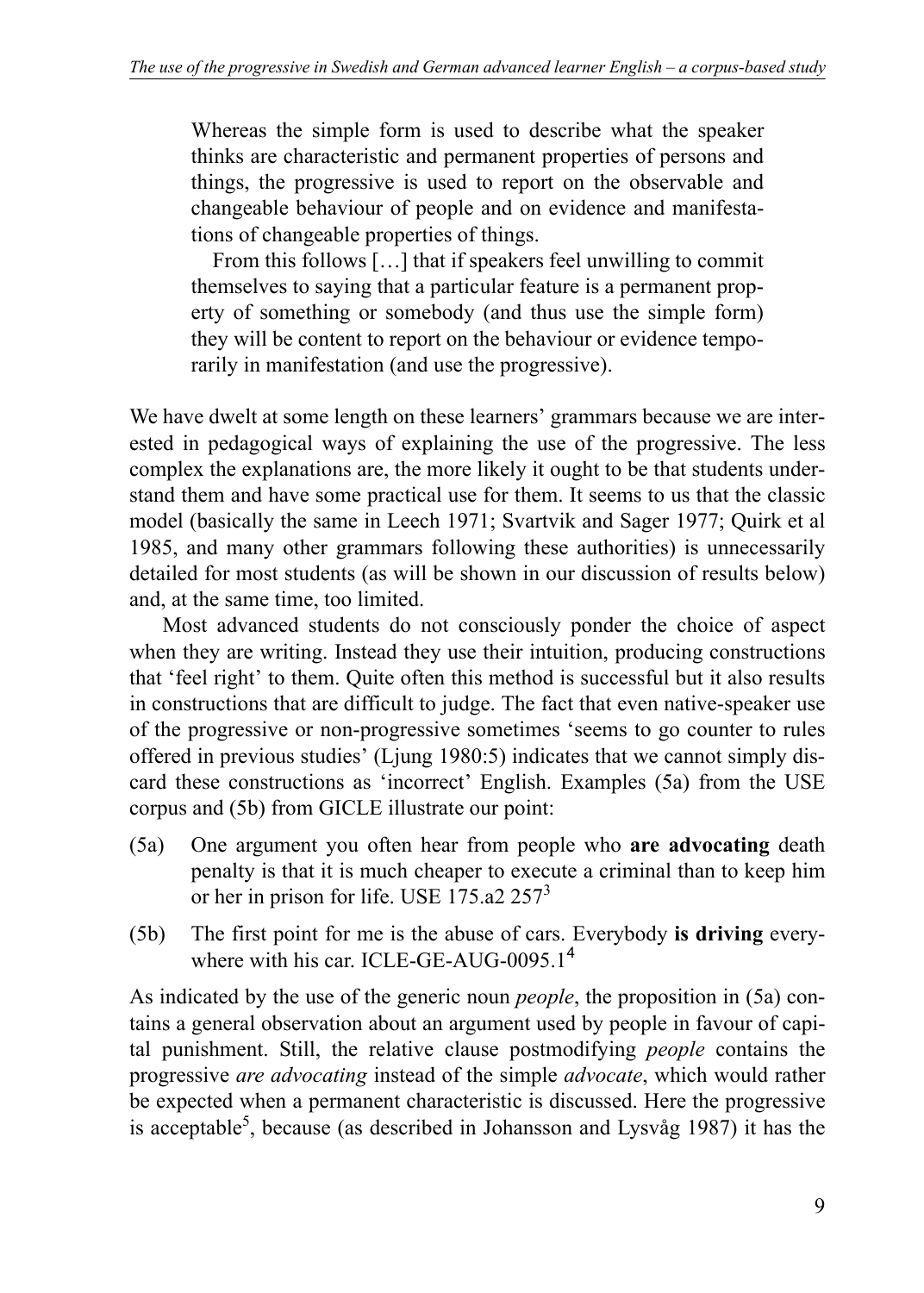effect of demonstrating that the writer is only referring to the external evidence she has concerning these people's attitudes, not to their permanent opinions. In (5b) the situation is similar. In both examples we could interpret the progressive form of the verb as expressing the student's negative attitude.<sup>6</sup>

# *2 Results*

# *2.1 Quantitative data*

Two types of frequency measures were used: normalised frequency per 1,000 words and relative frequency of progressive in relation to simple verb forms. The latter type of frequency was calculated only for present-tense forms. The number of present-tense simple forms was calculated from the tags provided by the Brill Tagger which had previously been run on the first term of USE-essays (see Berglund and Prütz 1999) and which was repeated on the sample of GICLE essays for this purpose.

Table 1 presents the quantative findings from the German and Swedish samples of argumentative essays:

| <i>Table 1:</i> Number of essays, words, and progressives in the German (GICLE) |  |  |  |
|---------------------------------------------------------------------------------|--|--|--|
| and Swedish (USE) argumentative essays                                          |  |  |  |

|              | Essays |        | Words Progressives | Progressives/<br>essay | Progressives/<br>$1,000$ words |
|--------------|--------|--------|--------------------|------------------------|--------------------------------|
| <b>GICLE</b> | 192    | 78,856 | 287                |                        | 3.64                           |
| <b>USE</b>   | 106    | 79,562 | 230                | 2. L                   | 2.89                           |

The GICLE sample contains the larger number of essays, namely 192 containing 78,856 words altogether, ie an average of 411 words per essay. As mentioned above, the individual essays vary in length between 250 and 650 words. Only 91/192 (less than 50 per cent) of all essays in GICLE contain any progressives at all. The frequency of the progressive per 1,000 words turned out to be 3.64, to be compared to the USE sample with 2.89. This sample consists of 106 essays of altogether 79,562 words; ie each essay contains an average of 750 words and 2.2 progressives. The majority of the essays, 87/106 or 82 per cent, contain one or more progressives, ranging from one to eleven in the same essay.

These findings can be compared to those of Virtanen (1997:301, 303), also in argumentative essays from the ICLE corpus, where the occurrence of progres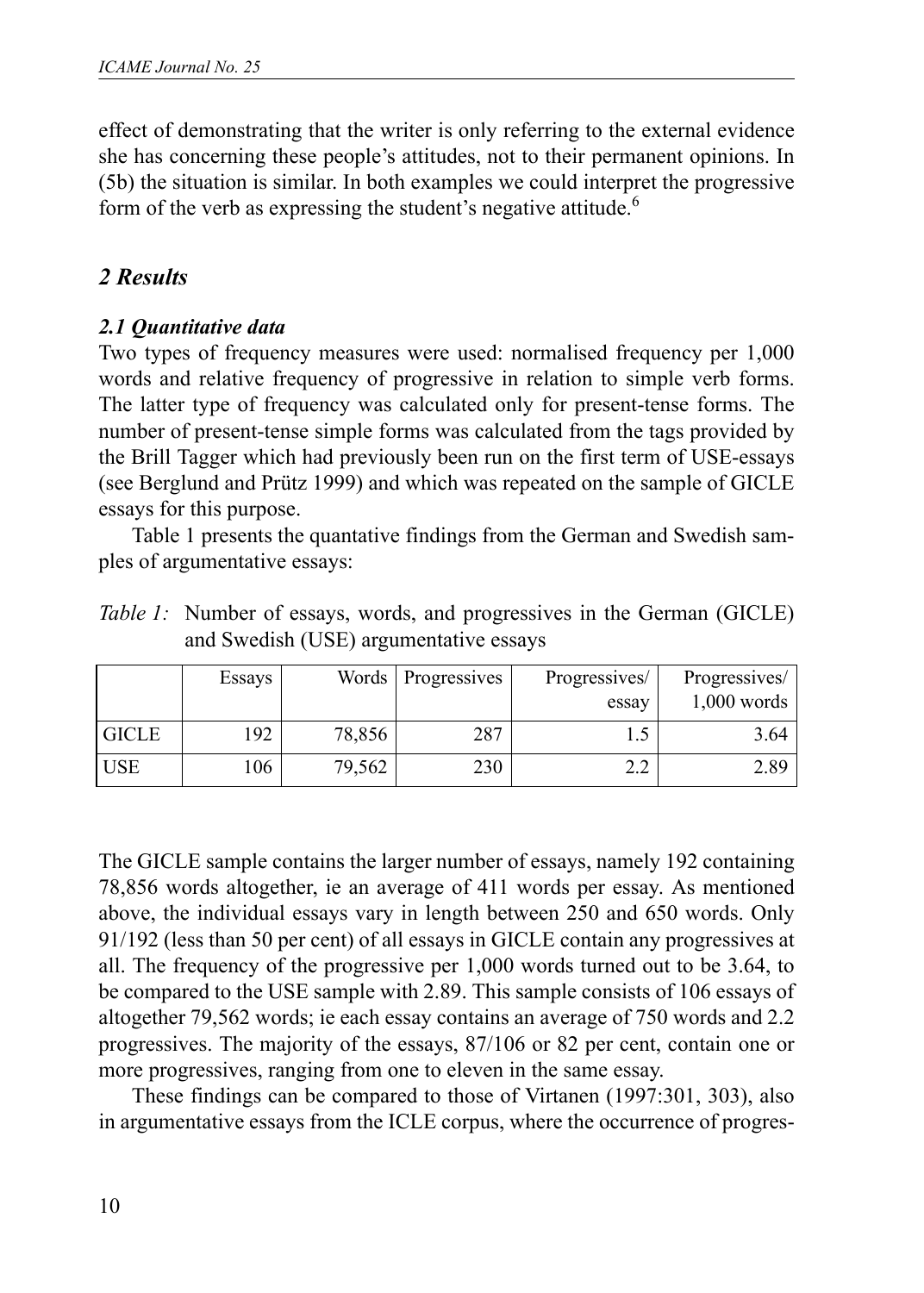sives per 1,000 words was found to be 2.86 in essays by Swedish students–very close to the USE findings, 3.11 for Finland-Swedish students' essays<sup>7</sup> and 2.28 for Finnish students (see Table 2). Virtanen's conclusion was that this variation is conditioned by the students' mother tongue. Unlike this study, Virtanen also had access to both American and British native-speaker argumentative essays. The corresponding frequencies for these were 4.56 progressives per 1,000 words for the American students and 2.00 for the British students (see Table 2). It is interesting that the normalized frequency of progressives used by the two groups of Swedish learners living in Sweden is identical. The Swedish learners in ICLE are students at another Swedish university (Lund). They are also students at a more advanced level, namely the third term of full-time studies of English, as opposed to the first term for the USE students. The value 2.9 is also very close to that of the Finland-Swedish learners (3.1), who also have Swedish as their mother tongue. The frequency of the progressives in the German learners' writing is slightly higher (3.6) and that of the Finnish learners slightly lower (2.3). On the other hand, the American and British students exhibit a much greater difference, with the values 4.6 and 2.0, respectively. $8$  Thus we find all the learner values in the middle ground compared to the British and American students, which makes it difficult to draw any conclusions.

|                              | Progressives | N of words | Program/1,000 words |
|------------------------------|--------------|------------|---------------------|
| <b>GICLE</b> German learners | 287          | 78,856     | 3.6                 |
| <b>USE</b> Swedish learners  | 230          | 79,562     | 2.9                 |
| <b>ICLE</b> Swedish learners | 289          | 100,863    | 2.9                 |
| Finland-Swedish learners     | 172          | 55,332     | 3.1                 |
| Finnish learners             | 274          | 119,919    | 2.3                 |
| American students            | 250          | 54,777     | 4.6                 |
| <b>British students</b>      | 38           | 19,037     | 2.0                 |

*Table 2:* Frequencies of the progressive in GICLE, USE and other corpora of student English (from Virtanen 1997:301, 303)

The *Longman Grammar*'s Figure 6.4 (Biber et al 1999:462) makes it possible to compare the GICLE and USE results to those in professional native-English writing as represented in different registers in the *Longman Corpus* (see Table 4). To make our figures comparable to those in *Longman Corpus* we counted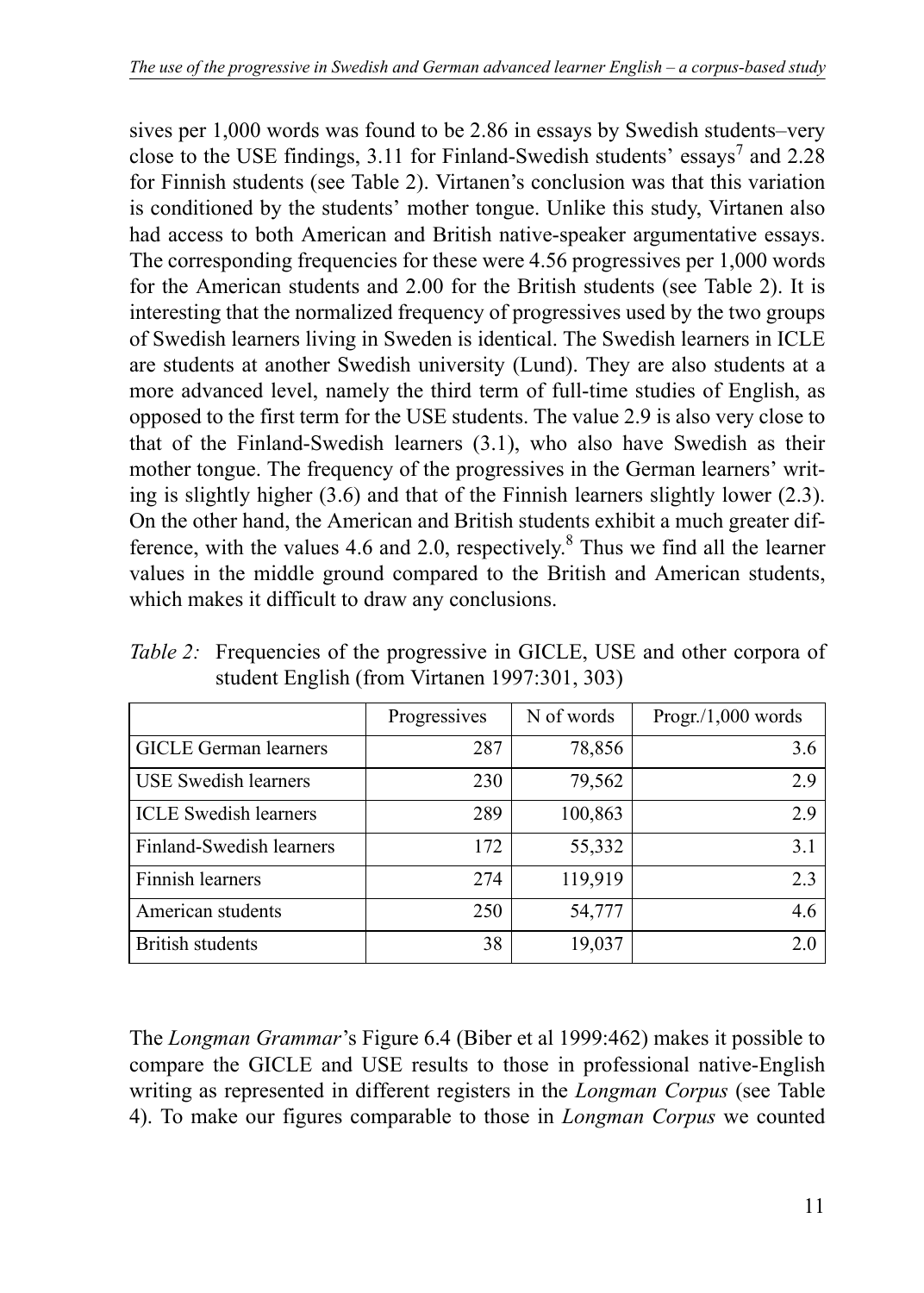only the present and past tense instances (as shown in Table 3, these tenses account for the great majority of our examples, in GICLE 95 per cent and in USE a little less, 89 per cent). In GICLE, 3.5 past and present tense progressives per 1,000 words were found, and in USE 2.6. The text types where the normalized frequency of the progressive was closest to ours in the *Longman Corpus* were news, with about 4.5 present and past progressives per 1,000 words, and academic prose, with about 1.5. These figures show that, in quantitative terms, the learners in GICLE and USE do not deviate to a great extent from professional native use of the progressive. It is interesting that the normalized frequencies for the text category 'news' and for the essays produced by the American students are quite close (4.5 and 4.6), as are the frequencies for academic texts and British students' texts (2.0 and 1.5). We know that the progressive is more frequent in informal genres (cf Mair and Hundt 1995), and so we may assume that the language produced by the American students is much more informal than that in the British students' essays. The foreign learners choose a middle register or are less decided as to the choice of register. Frequencies ranging within the scope of normal native register variation can hardly be indications of 'overuse'.

*Table 3:* Distribution of progressives in GICLE and USE across the verbal paradigm

|              | Present<br>active | Present<br>passive | Past | Present<br>perfect | Modals | Infini-<br>tive | Total |
|--------------|-------------------|--------------------|------|--------------------|--------|-----------------|-------|
| <b>GICLE</b> | 174               |                    | 95   |                    |        |                 | 287   |
| <b>USE</b>   | 176               |                    | ، 4  |                    |        |                 | 230   |

| Table 4: Frequencies of the present and past progressive in GICLE, USE and |
|----------------------------------------------------------------------------|
| two text types in the <i>Longman Corpus</i> (from Biber et al 1999:462)    |

|                             | Progressives |        | N of words $\sqrt{\frac{P_{\text{top}}}{1,000}}$ words |
|-----------------------------|--------------|--------|--------------------------------------------------------|
| German learners             | 273          | 78,856 |                                                        |
| <b>USE Swedish learners</b> | 215          | 79,562 | 26                                                     |
| Longman News                |              |        | $\approx 4.5$                                          |
| Longman Academic            |              |        | $\approx$ 1.                                           |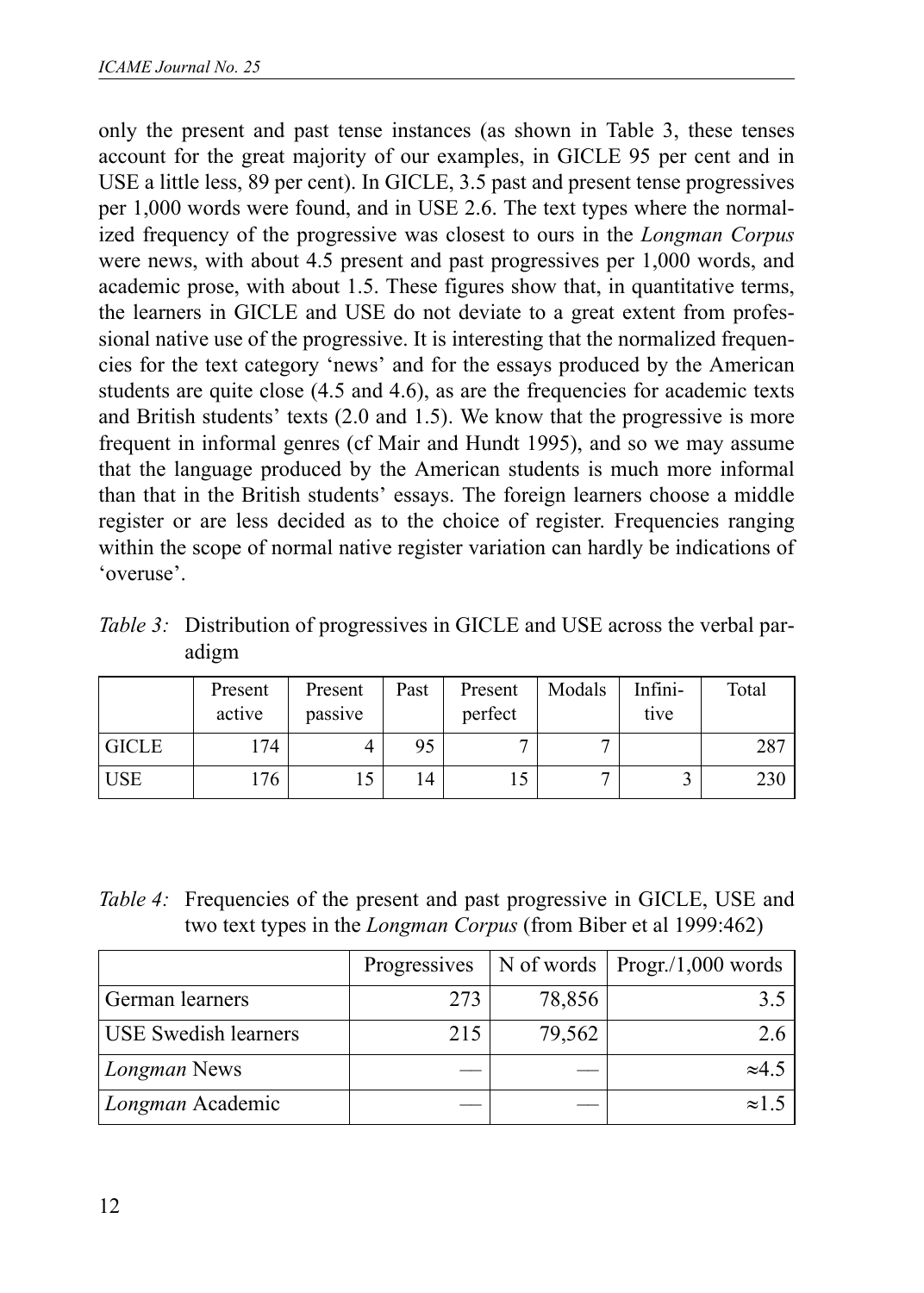Instead of counting the number of progressives per a certain number of words, the relative frequency of occurrence in comparison with the non-progressive verb forms can be calculated – on a tagged corpus. For the purpose of comparison between the German and Swedish learners this was also done. As mentioned, both samples were tagged with the Brill tagger, trained on the BNC sampler, which made it possible to count the number of finite verb forms. For the sake of simplicity, only present-tense progressives (ie *am, are, is*  $+$  -*ing*) were included in this count. As shown in Table 3, 95 per cent (the German sample) and 89 per cent (the Swedish sample) of the progressives occur in the present tense, active and passive voice. The results of this calculation are shown in Table 5:

*Table 5:* Distribution of simple verb forms and progressives in the present tense in  $GICLE<sup>9</sup>$  and  $USE1<sup>10</sup>$ 

|              | Simple<br>present | Present progres-<br>sive | Total | Percentage<br>progressive |
|--------------|-------------------|--------------------------|-------|---------------------------|
| <b>GICLE</b> | 4177              | 178                      | 4355  |                           |
| <b>USE</b>   | 5313              | 191                      | 5504  |                           |

A chi-square test of the distribution shown in Table 5 yielded a value of 2.57, a little below the ten per cent significance level, which means that there is somewhat more than a ten per cent risk that this distribution is due to chance. Assuming that the values are not entirely coincidental, even if the differences between them may be, we can compare our results of 4.1 and 3.5 per cent with the oftenquoted statement about English from Quirk et al (1985:198): 'A count of a large number of verb constructions has indicated that less than 5 per cent of verb phrases are progressive, whereas more than 95 per cent are non-progressive.'. Seen in this light, the German and Swedish learners' frequencies of the progressive do not deviate from Standard English. We can also compare them with the results of an investigation of learner English presented in an article by Johansson and Stavestrand (1987), which indicate that the alleged overuse of the progressive might be a feature of the English of less advanced learners than ours. They arrived at the ratio of 7.2 per cent in essays written by Norwegian students who were fifteen and sixteen years of age and had studied English for six years. As they point out, this ratio is rather high compared to the ratio found by Ota (1963), 2.3 per cent, in his investigation of American English (see also Kennedy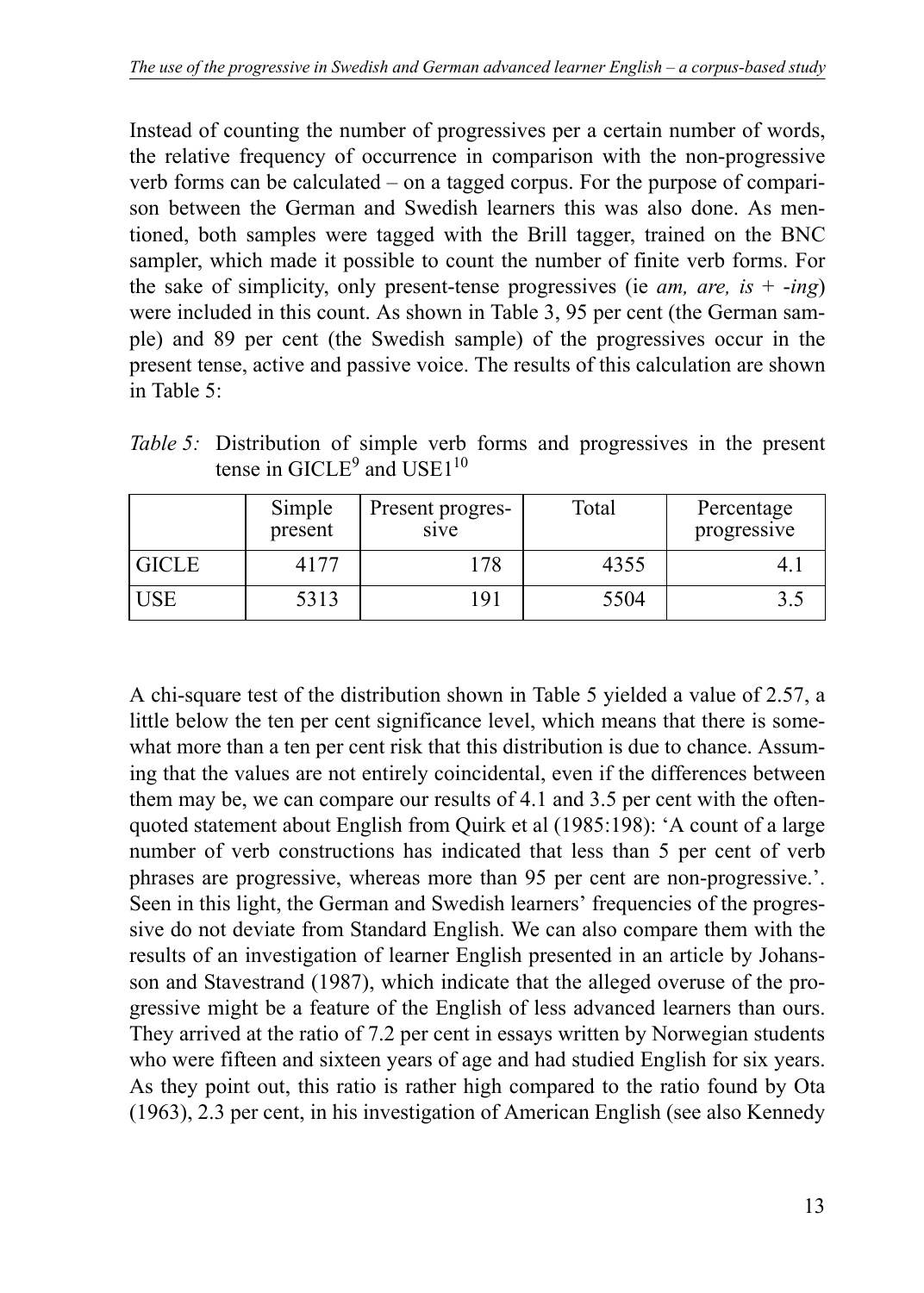1998:122–130, where an overview of earlier quantitative large-scale corpus studies of tense and aspect in English is provided).

Not only the approximate distributions of progressive and non-progressive forms are interesting in our comparisons but also the types of lexical verbs, and the types of adjective and noun complements occurring in progressive constructions. As Biber et al point out (1999:472), the classic dichotomy of dynamic and stative verbs does not really hold at a closer look. As they put it, 'it turns out that both dynamic and stative verbs are included among the most common verbs in the progressive – and that both dynamic and stative verbs are included among the verbs that very rarely take the progressive'. In this context, it is interesting to see if our students, like those in Virtanen's study (1997:305), tend to use a fairly small number of verbs in the progressive. For this purpose, the type/token ratios were calculated in the same way as in Virtanen, with the assumption that a low type/token ratio will correspond to a small number of verb types used (see Table 6; all rows except the first two from Virtanen). The type/token ratios for both the German and the Swedish students are lower than the ones for the learner groups studied by Virtanen, which indicates that the former groups repeat a smaller number of words more often than the latter. The lower ratio for the GICLE corpus may be a possible indicator of greater uncertainty about the use of the progressive among German learners than among the others. The higher ratios from Virtanen's study could indicate a higher level of language proficiency among these more advanced students or native speakers. The fact that the American students achieve a lower ratio than the Finland-Swedish learners is interesting and hints at other factors than mere language proficiency at play here, however. A hypothesis is that the repetition of a limited number of verbs indicates greater informality.

| Corpus                       | <b>Types</b> | Tokens | Type/token ratio |
|------------------------------|--------------|--------|------------------|
| <b>GICLE</b> German learners | 99           | 287    | 34.5             |
| <b>USE Swedish learners</b>  | 108          | 230    | 47.0             |
| Finland-Swedish learners     | 108          | 172    | 62.8             |
| Finnish learners             | 138          | 274    | 50.4             |
| American students            | 133          | 250    | 53.2             |
| <b>British students</b>      | 29           | 38     | 76.3             |

*Table 6:* Verbs in the progressive in GICLE, USE and in Virtanen 1997: Types and tokens $11$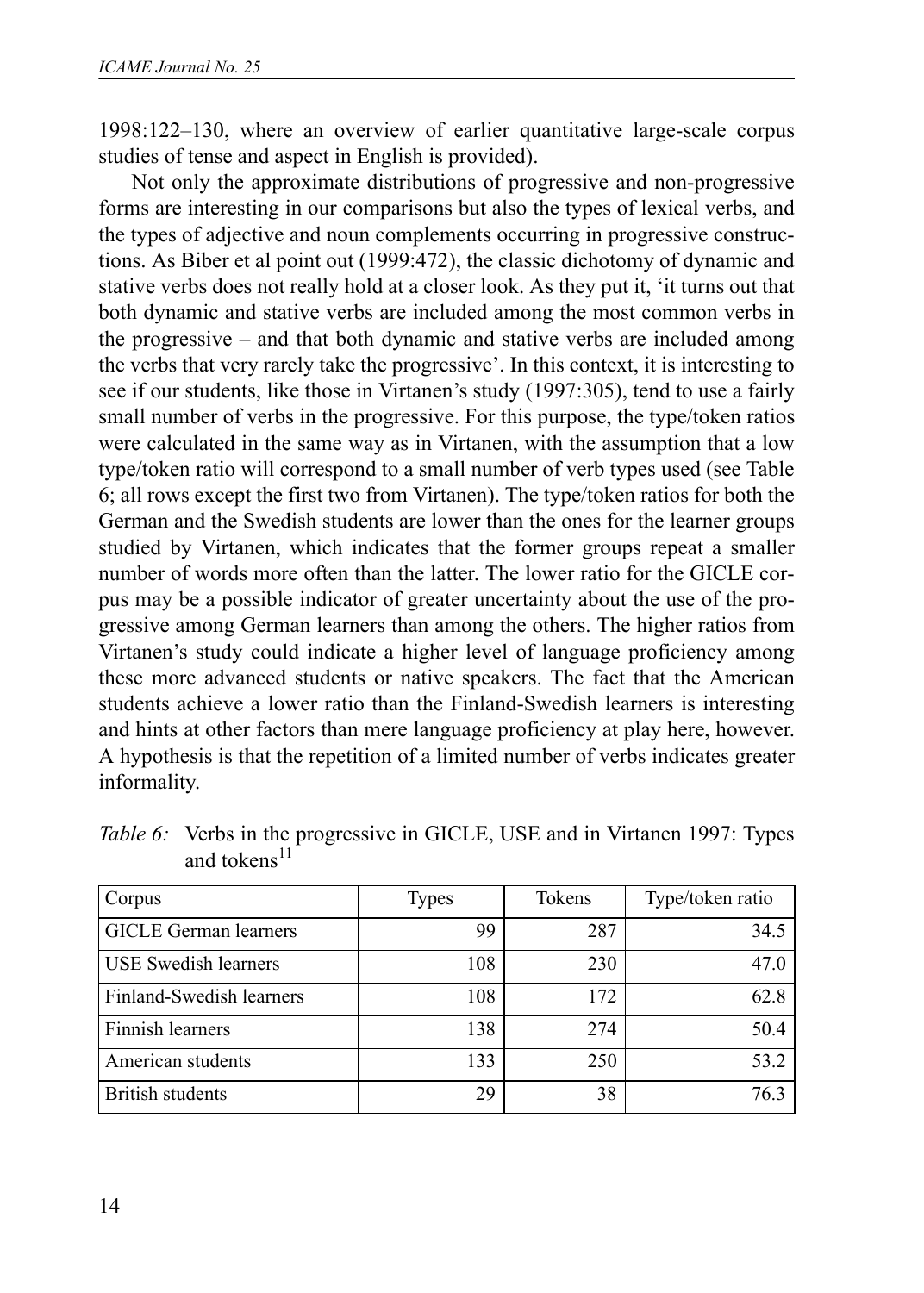The most common verbs used in the progressive by the USE students are *do*, *get*, *go [on], talk, work*, *take* and *use* and by the GICLE students *get*, *sit*, *talk*, *watch*, go *[on, down], look [at, for, forward to]*. 12 We recognize most of these verbs from Virtanen (1997:306) as being frequent to various degrees in the other learner corpora as well (see Table 7 for detailed frequencies).

|        | <b>GICLE</b> | $_{\rm{USE}}$ | Finnish        | Finland-<br>Swedish | American |
|--------|--------------|---------------|----------------|---------------------|----------|
| become |              |               | 9              | 7                   | 8        |
| do     |              | 18            | 19             | 9                   | 10       |
| get    | 11           | 13            | 15             |                     |          |
| go     |              | 8             | 6              | 7                   |          |
| happen |              |               | 7              |                     |          |
| live   |              |               | $\tau$         | 5                   |          |
| $look$ |              | 8             |                |                     | 6        |
| sit    | $10\,$       |               |                |                     |          |
| take   |              | 7             |                |                     |          |
| $talk$ | $10\,$       | 8             |                | 7                   |          |
| try    |              |               | $\overline{7}$ |                     | 11       |
| use    |              | 7             | 5              |                     | 5        |
| watch  | 9            |               | 5              | 5                   |          |
| work   |              | 8             | 9              | 5                   |          |

| <i>Table 7:</i> The most common verbs in the progressive (at least seven instances in |
|---------------------------------------------------------------------------------------|
| one group of students) in GICLE, USE and in Virtanen 1997 <sup>13</sup>               |

Three verbs were used seven times or more by one group only (*happen* by the Finnish students, *sit* by the GICLE group and *take* by the USE students). As regards the remaining verbs, they are all among the most common in more than one group. A look in Biber et al (1999:471f) tells us that *talk* occurs over 50 per cent of the time in the progressive (in conversation and/or fiction), and that *go, work* and *take* belong to a group of forty verbs that occur in the progressive more than ten times per million words in the *Longman Corpus*. Thus it is clear that the non-native learners have picked up typical verbs often used in the progressive in Standard English.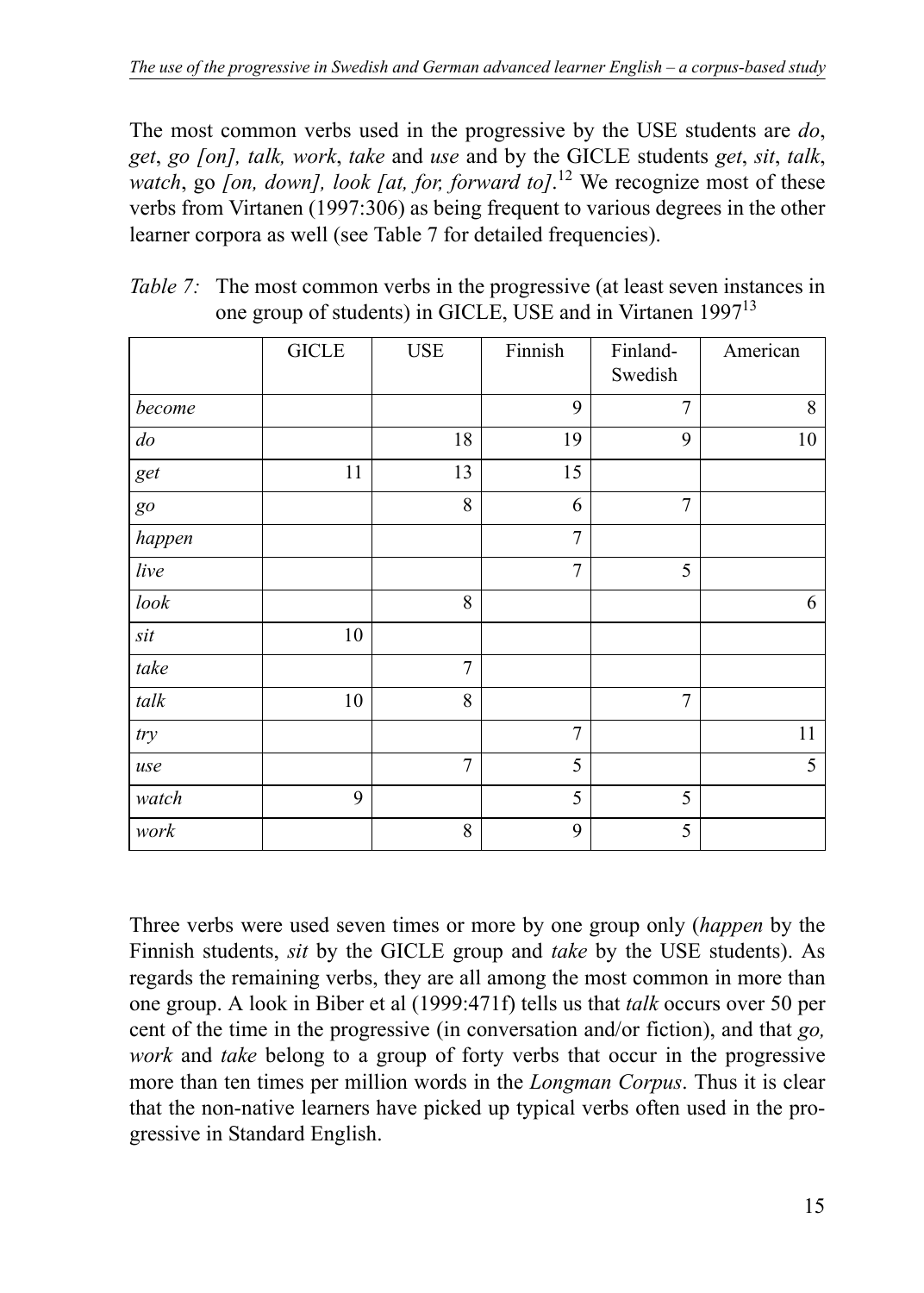### *2.2 Qualitative analysis*

In the qualitative analysis, our first plan was to categorise the different aspectual and other functions of the progressives represented in the data. This plan had to be abandoned, since there were so many examples where no definite answer could be found. Firstly, it was not clear what the intended meaning was – what the student actually wanted to express. Secondly, functions of the progressive can overlap, which made categorisation difficult. We are not the only ones finding such a categorisation difficult. According to Smith (forthcoming) 'few corpus-based studies have attempted to quantify cases of the progressive by meaning types' other than semantic classes of verbs. Instead, since our focus is on pedagogical issues and students' problems in handling the progressive, we decided to determine to what extent our learners use the non-progressive and the progressive in non-native ways. In reaching these decisions, we relied on our own experience as teachers but also asked advice from our native Englishspeaking colleagues.

### *2.2.1 Non-progressives*

Neither German nor Swedish has a grammatical means of expressing progressive aspect, so it would be natural to hypothesize that learners with German or Swedish as their first language neglect to use the progressive (instead of overusing it, as has been claimed). For this reason, we decided to read closely a small part of our respective corpora and search for non-progressives that should rather have been progressives. Since the GICLE essays are shorter than the USE ones and we wanted our samples to be equally long, our selections consisted of 24 essays randomly chosen from GICLE and 16 from USE, each selection containing about 12,000 words.

As in the previous quantitative analysis of the ratio of progressive versus non-progressive forms, we checked only present tense constructions, which constitute the majority of progressive constructions in the data. We scrutinized nonprogressive present tense finite verb phrases in the sampled essays were scrutinized to see if we could find any cases where a progressive would have been a better choice. Hardly any such examples were found. (6) is an example from USE. The writer is discussing the situation of wolves in Sweden today:

(6a) Man is not one of the wolf's natural preys, and since the wolf is very shy and naturally afraid of the human being it is very unusual with attacks. The wolf will not even come close unless he is forced in some way. This has been shown many times. For example when someone approaches the place where a wolf pack **feeds** on its pray. USE 214.a2 284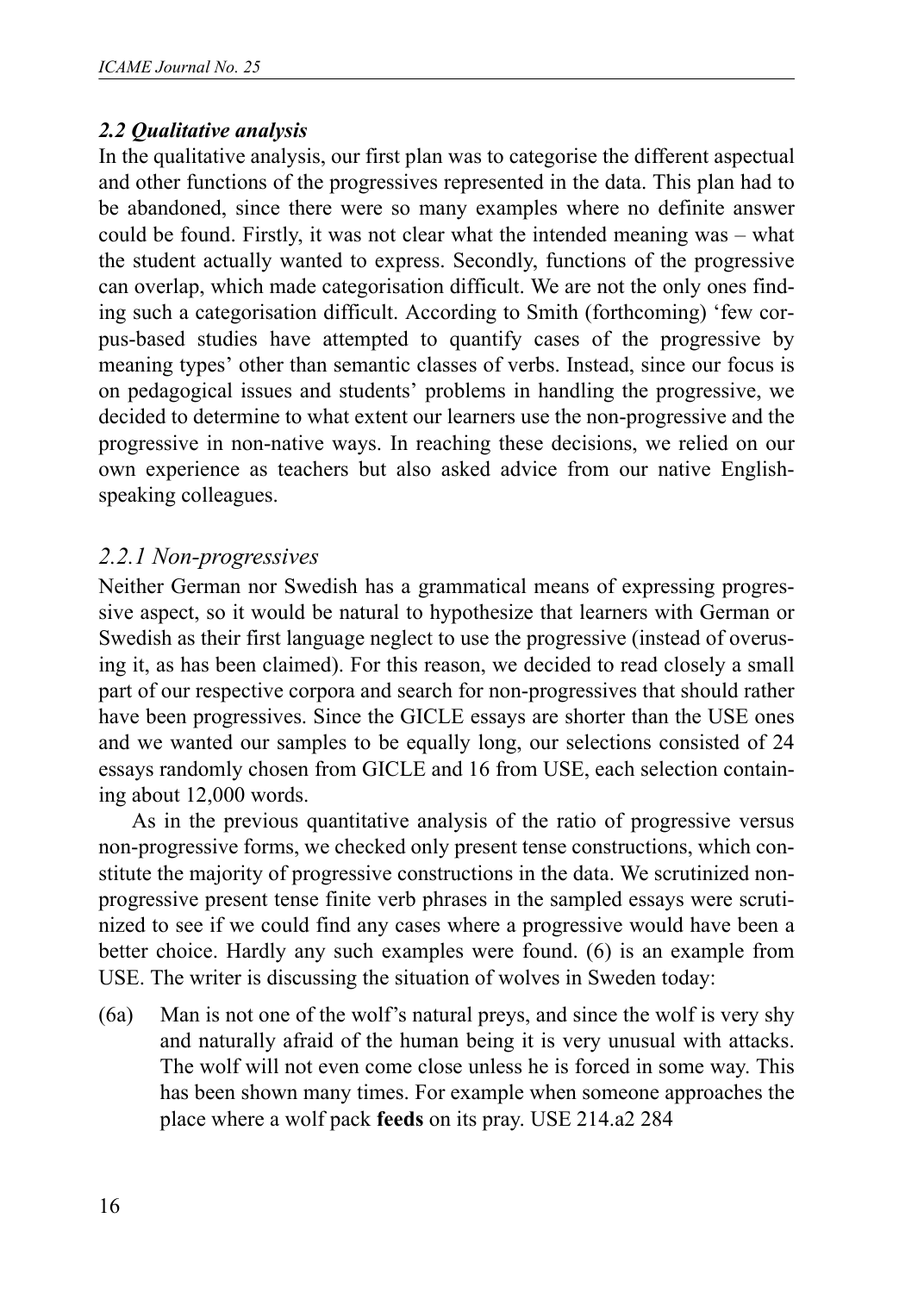The non-progressive *feeds* suggests a habitual, more or less permanent feedingplace, and focuses on the place rather than the event. The progressive *is feeding* would have been a better choice to describe the activity going on – as a temporal frame for the approach of a human being. Another way of expressing the relationship would be in terms of background and foreground.

Apart from example (6a), the only results of our close readings in search of inappropriate non-progressives were a couple of cases where both the non-progressive and the progressive seemed possible, eg (6b):

(6b) Imagine yourself to be in Maximilianstraße on a hot and close afternoon in July. The street is full of cars, lorries and buses which **pollute** the air with their exhaust fumes. The disgusting odour of petrol **lingers** in the air and there's not even a gentle breeze. ICLE-GE-AUG-0033.2

# *2.2.2 Progressives*

All the learner progressives (in the entire text material, not just the sub-samples discussed above) were classified in three groups, 'regular', 'ambiguous', and 'incorrect'.

Whenever an instance of the progressive was used in accordance with the three main meaning components described in Quirk et al (1985:198) – duration, limited duration, incompleteness – matched with a suitable situation, it was referred to the category 'regular'. Two other uses of the progressive (Quirk et al 1985:210) were also considered 'regular', namely to refer to the future – with or without the auxiliary *will* or *shall* – and to express attitude (with adverbs such as *always*, *constantly*). Thus, the label 'regular' should be understood to cover the examples that were easy to identify as typical, grammatical use of the progressive.

Remaining progressives were classified as either 'ambiguous' or 'incorrect'. The 'ambiguous' instances are those that could not be interpreted as aspectual and that triggered differing acceptability judgements from our native-speaker informants (see note 5). However, the unanimous opinions of these informants also made us accept as 'regular' some instances not clearly defined as such with our criteria. The 'incorrect' category consists of the cases that were unanimously pronounced wrong. Many of the 'ambiguous' examples turned out to be those that – sometimes with a stretch of the imagination – could be interpreted as choices by writers who were 'unwilling to commit themselves to saying that a particular feature is a permanent property' (Johansson and Lysvåg 1987:160). The category is labelled 'ambiguous', since we find it very difficult to classify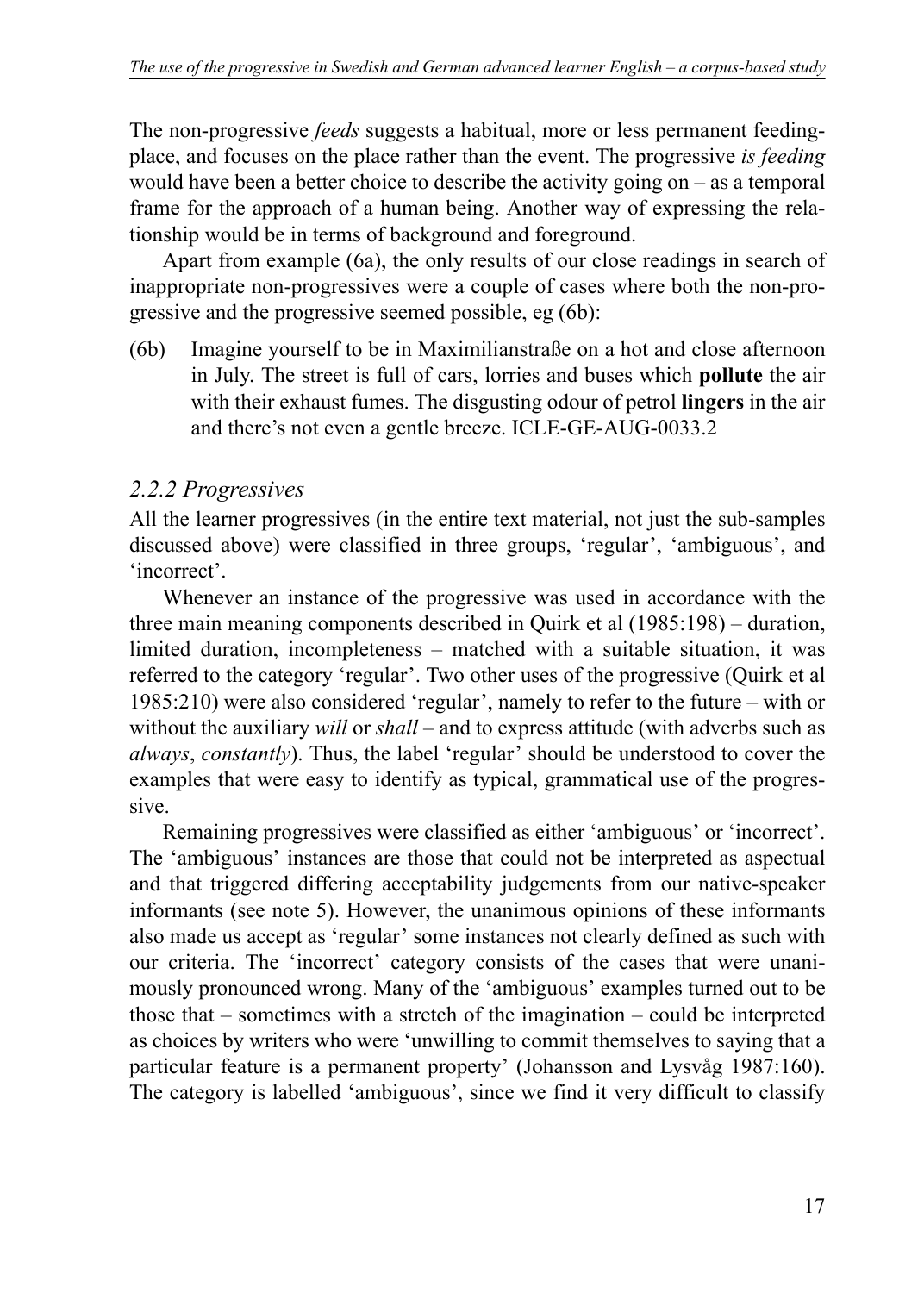these instances which could be interpreted in more than one way. An example was shown in (5) above; another is given in (7):

(7) If you did a summery of these factors I have told you about concerning how boys and especially the girls **are acting** in school … USE 192.a2 60114

Example (7) is taken from an essay arguing that girls do not get the same amount of attention from teachers at school as boys do, here discussing the consequences and visible signs of this state of affairs. The student is writing about (what she claims is) a permanent situation at school (as can be seen in *boys*, without the definite article<sup>15</sup>), but the effect achieved through the use of the progressive is that she reports her own real-life observations. An example such as (7) will be put in the 'ambiguous' category, more instances of which will be discussed below.

The category of 'incorrect' usage contains examples that defied interpretation and that we and our native-speaker referees had to declare 'wrong', such as (8):

(8) Do understand, that many times old people are just **being old**, which neccessarily do not mean that they are incapable of taking care of themselves and that full-time devotion is needed. USE 125.a2 522

In (8), the context makes it clear that the writer is discussing an objectively verifiable state, and that it is not an interpretation. It can be assumed that she was trying to express that she knows old people have lived many years but that there are degrees of 'oldness' and that many old people live and behave as if they were not old. Using the progressive, however, rather conveys the meaning that old people are not really old; they are just pretending.

To sum up our approach, we proceed in two steps: Firstly, we determine which examples of the progressive are 'regular' and which are 'ambiguous' or 'incorrect'. The examples in the 'ambiguous' category are then closely analysed, one example at a time, to determine if it is possible to make sense of the use of the progressive in a given context.

Table 8 gives an idea of the distribution of the progressives across the categories 'regular', 'ambiguous' and 'incorrect' – even if we do not dare to claim that our categorisation could be replicated with an identical result: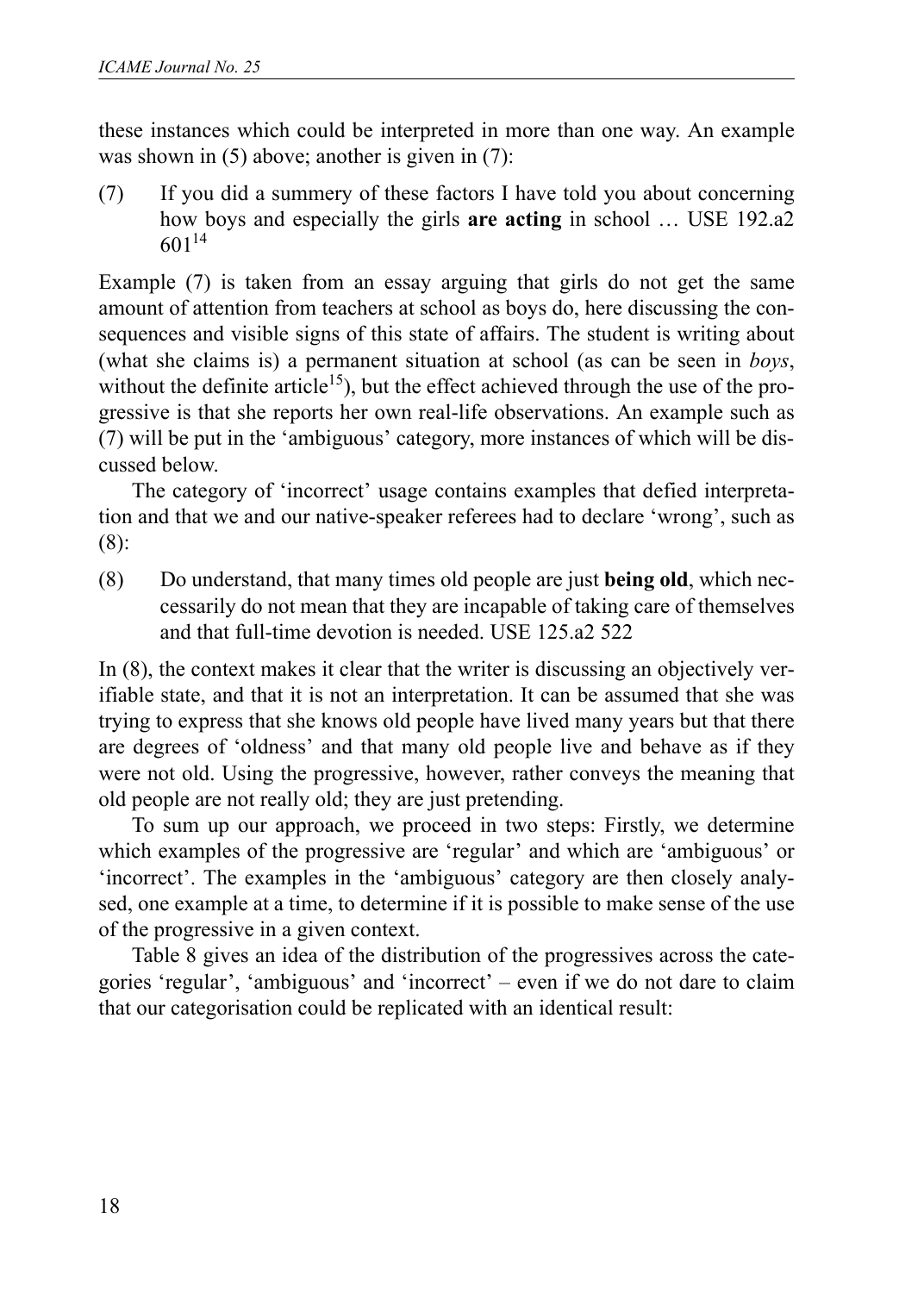|              | Regular     | Ambiguous    | Incorrect  | Total |
|--------------|-------------|--------------|------------|-------|
| <b>GICLE</b> | 265(92.3%)  | $15(5.3\%)$  | $7(2.4\%)$ | 287   |
| <b>USE</b>   | 198 (86.0%) | $25(11.0\%)$ | $7(3.0\%)$ | 230   |

*Table 8:* Distribution of learner progressives across 'regular', 'ambiguous' and 'incorrect' usage in GICLE and USE

The analysis of the respective data was conducted by each author and her native English-speaking informants separately and then difficult borderline cases were discussed via e-mail. With over 500 examples, we could not discuss more than a minor share of the problem cases in detail and so had to trust our own judgements and those of our native speakers. Thus, the discrepancy as regards the distribution across regular and ambiguous instances could be partly due to communication difficulties resulting in different interpretations, different procedures, and different instructions to the informants.<sup>16</sup>

# *2.2.2.1 'Regular' usage*

The large majority of our learners' progressives represent 'regular' usage (see Table 8). The majority of the 'regular' instances coincide with what Rydén (1997) calls 'action-focussed', aspectual situations, where the progressive is a marker of time-specific, ongoing action. Examples  $(9) - (14)$  show learners' use of this type of progressive:

- (9) The Monarch is part of and in a way a symbol for the class society which is **advancing** rapidly. He does not have to prove that he has any kind of qualifications at all. USE 237.a2 298
- (10) It has been a long, strenuous day and a big pile of dirty washing **is waiting** for me at home. ICLE-GE-AUG-0108.1
- (11) The environment **is changing** at a rate that **is slipping** from our control. USE 222.a2 56, 62
- (12) Now her husband **is repairing** the car again. ICLE-GE-AUG-0027.1
- (13) For the whole century, big corporations **have been dumping** toxic waste in the oceans. USE 222.a2 494
- (14) In Landsberg the town-council and the association of shop-owners **have been arguing** about keeping out the cars of the town centre for years. ICLE-GE-AUG-0011.1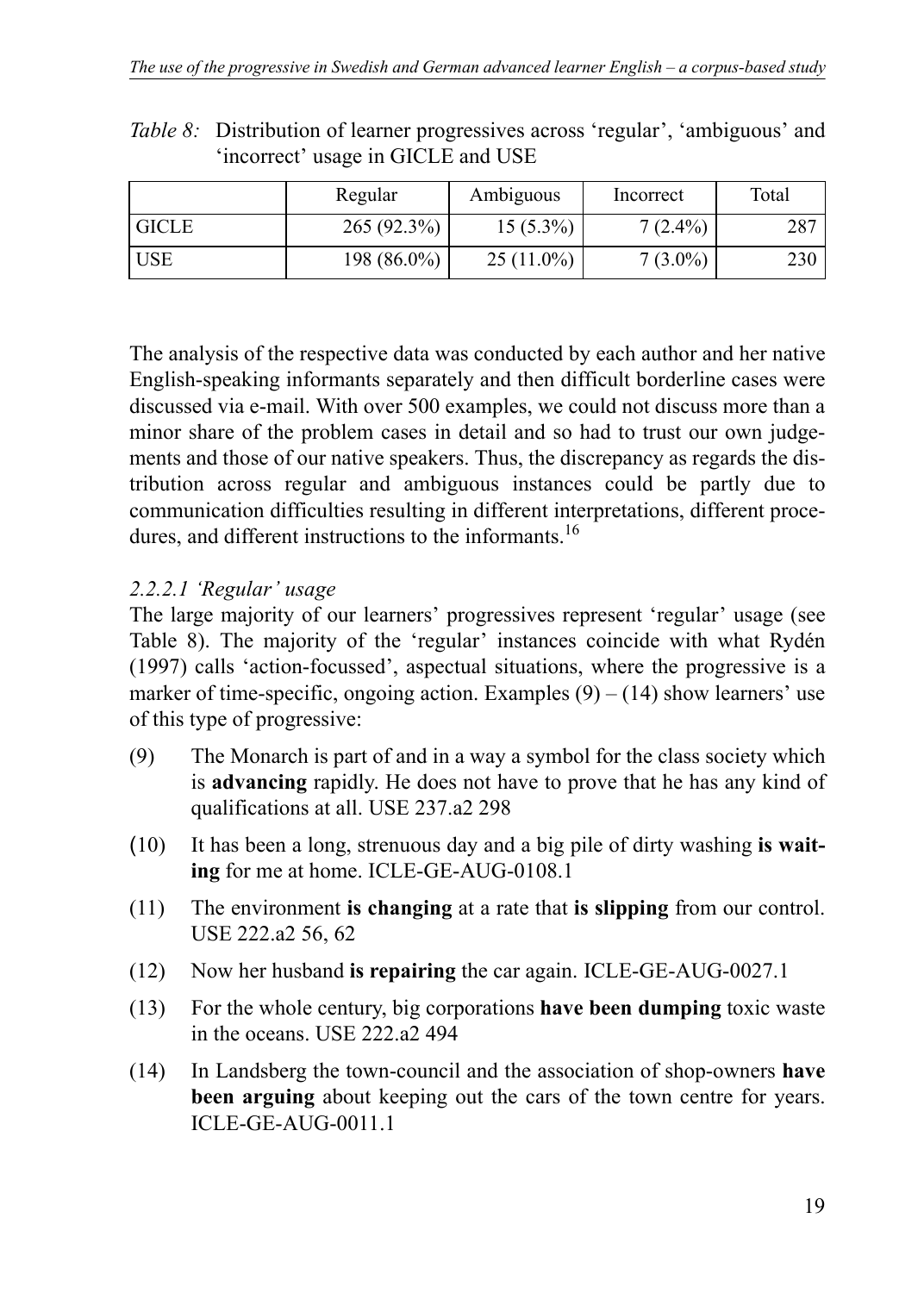In all these examples, the non-progressive would change the meaning. In a teaching situation these cases are relatively easy to explain and to understand.

In other examples, also categorised as 'regular', the progressives lend more personal feeling and involvement to the situation, for instance in (15) and (16) with the progressive of *feel*. Example (17) with the verb *wonder* expresses a mental activity similar to (18) with *ask myself*. According to Biber et al (1999: 472), both *feel* and *wonder* are among the verbs that occur frequently with the progressive aspect (more than ten times per million words).

- (15) There is always someone to talk to, if **you're feeling** lonely you can just go to the kitchen and if there's nobody there right at the moment, they will soon come. USE 157.a2 197
- (16) That'll do whatever you tell him to do. That'll always be there if **you're feeling** sad and lonely. ICLE-GE-AUG-0056.1
- (17) What I **am wondering** is if everyone knows why it is good for us, the actual reasons for this fitness frenzy. USE 215.a2 54
- (18) The question I **am asking** myself is what about the rest of the world? USE 195.a2 537

In (19) and (20) we see the progressive with the meta-textual function of commenting on the students' own writing. As we know, this is a common construction with verbs of communication in written language of this type, but the nonprogressive also occurs. In (21) the future progressive is used to refer to the imminent future in some kind of inner monologue.

- (19) In this essay I **will be discussing** the need for an active Swedish national defence. USE 227.a2 14
- (20) The "elderly" I **will be referring** to in this essay, are old people that are no longer able to look after themselves. USE 136.a2 11
- (21) When I sat there, still chewing my pie I noticed that it was already six o'clock, the shops **will be closing** in about five minutes and I still didn't have any present but I did spent 25 DM for a menue which didn't satisfy me at all. ICLE-GE-AUG-0097.1

### *2.2.2.2 'Ambiguous' usage*

About ten per cent of the USE progressives and five per cent of the GICLE progressives (see Table 8) were categorised as 'ambiguous' – the choice between the progressive and the simple form could be discussed<sup>17</sup>. Often the non-pro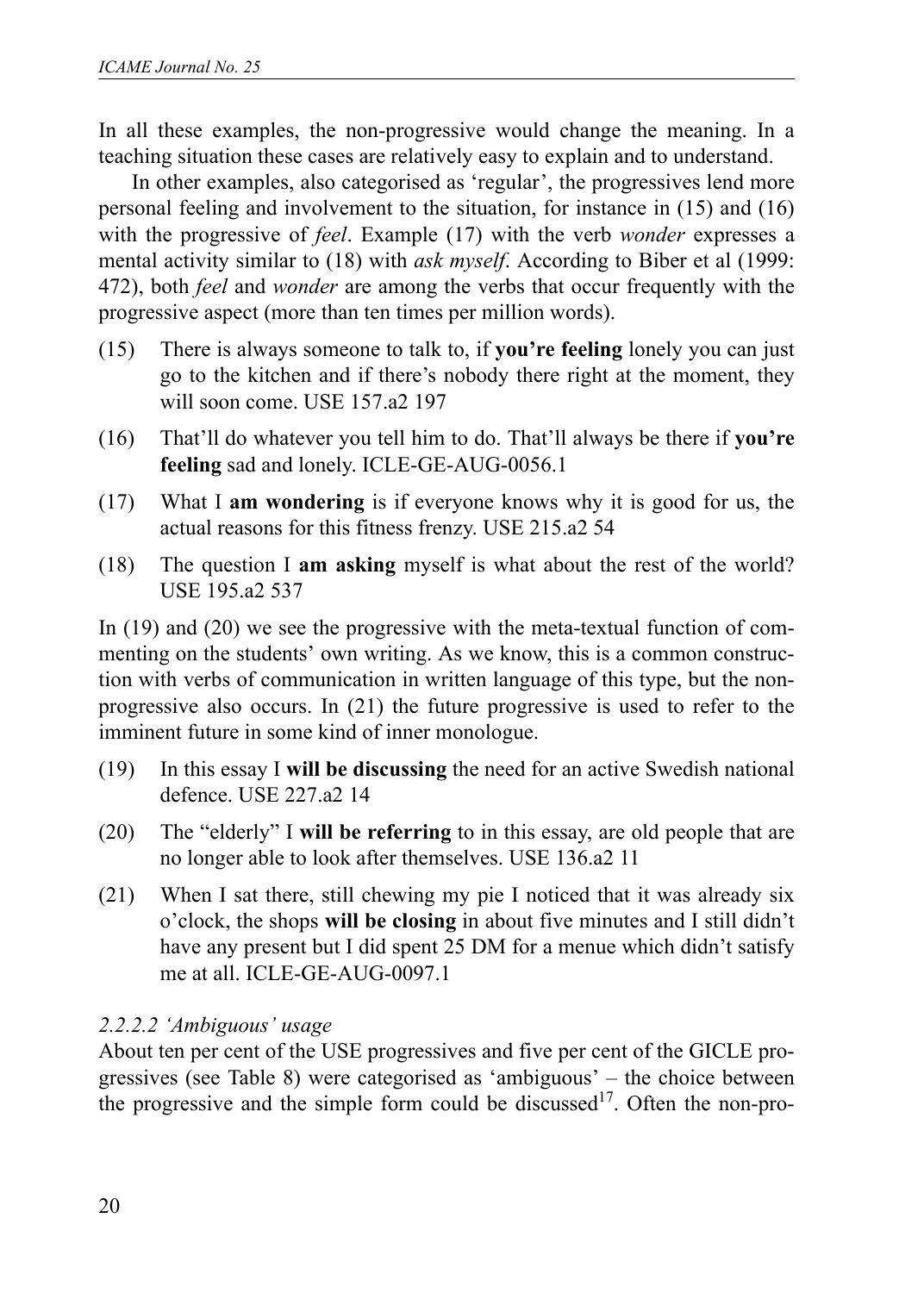gressive seemed a better choice, even though with less personal commitment or less emphasis on temporality. Quite a few instances in this category could be regarded as emphasising the writer's attitude (see Rydén 1987). Thus, the progressive in (22) could be seen as expressing the writer's feelings about 'affecting our environment badly'. The neutral choice by a more fact-oriented writer would be the non-progressive. Similar usage is shown in (23):

- (22) This should tell us something. More people are buying products that are not **affecting** our environment badly, so if the environment is important to us, the creatures living in it should be just as important. USE 185.a2 511
- (23) Second, alcohol is a matter that concerns the entire society and not only the person who is **consuming** it. USE 161.a2 349

In (23) the progressive makes an odd impression, since it renders the meaning of limited duration and temporariness, which goes less well with the mention of society's concern. As the writers are not native users of English, it is often difficult to draw a line between 'ambiguous' and 'incorrect'. Our policy has been not to judge any tokens of the progressive 'incorrect', unless given a unanimous verdict of 'wrong' from all our native-speaker referees. We will end the list of 'ambiguous' examples with four progressives in (24) and (25), all from the same USE essay, describing the writer's negative, involved attitude to mobile phones:

- (24) Medical examinations have also shown that people are injured by the radiation that mobile phones are **emitting**. People are **loosing**18 their hair around the area where they're **holding** the phone and all kinds of other injuries are also connected to the use of mobile phones. USE 219.a2 367
- (25) It is not enough that we, who don't have mobile phones, have to put up with embarrassing situations like the one mentioned and the disturbing noise they're **making**. USE 219.a2 264

The impossible decision we have to make when judging these progressives is whether we are talking about typical characteristics of mobile phones and of people who use (are using?) them, in which case the simple forms *emit, lose, hold* and *make* would be more appropriate, or if we can see these progressives as instances of attitudinal use. There is no doubt that the progressives add immediacy and expressiveness to this very subjective, emotional piece of writing.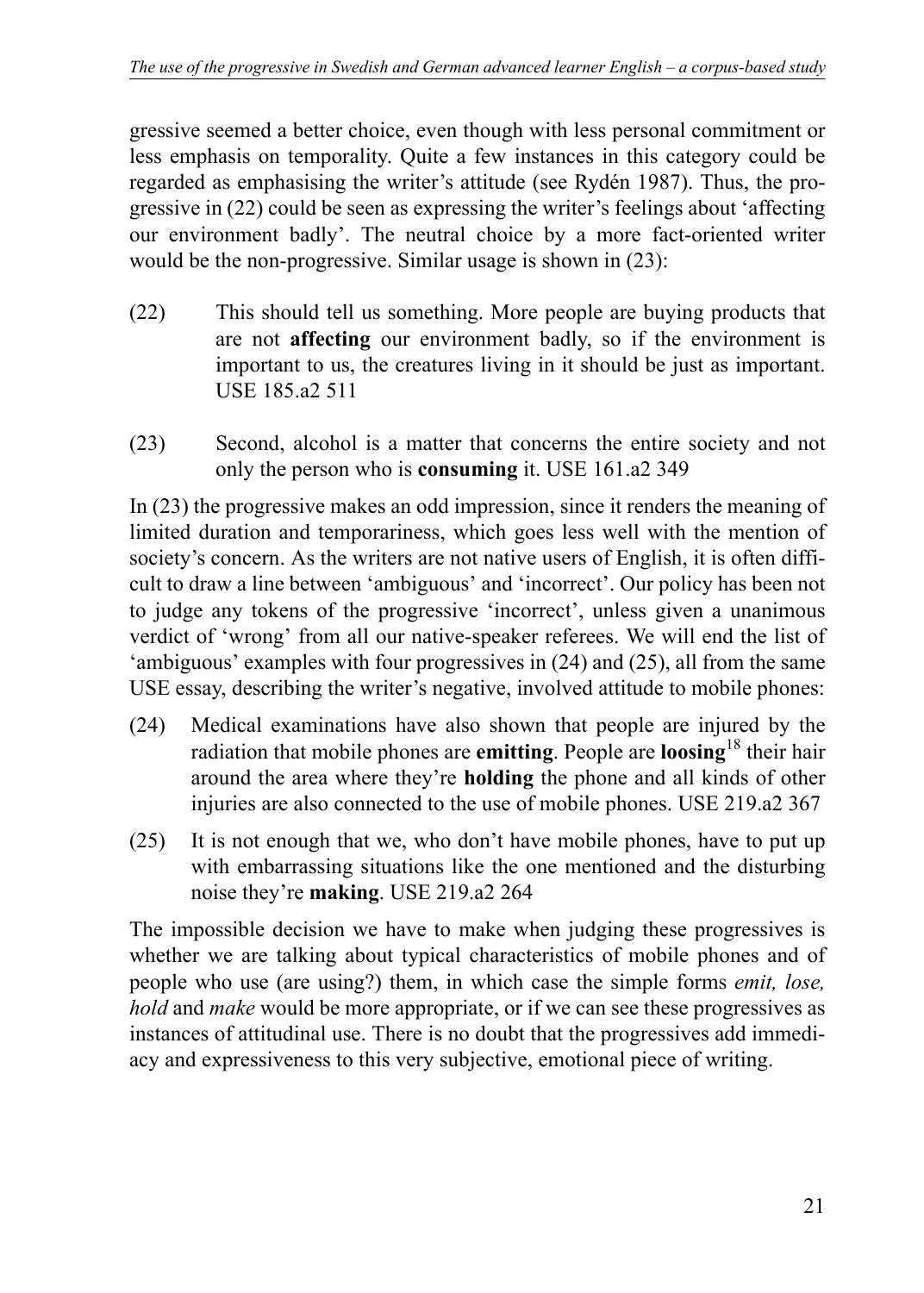### *2.2.2.3 'Incorrect' usage*

Seven instances in either corpus sample – GICLE 2.4 per cent and USE three per cent – were found to be 'incorrect'. One example was given in (8). In (26) the verb phrase *is being executed* conjures up a gruesome picture of a hopefully momentary event, and in (27) the progressive does not go very well with the adverbial *at every opportunity they get*:

- (26) A convicted felony usually sit a long time in prison before he or she is **being executed.** USE 111.a2 319
- (27) Even if it is a bad habit, like smoking in the middle of the night or people who **are talking badly** about other people at every opportunity they get. ICLE-GE-AUG-0016.3

### *3 Discussion of results*

As will have become evident to our readers, we encountered several difficulties in the course of our work, such as the comparability of our respective corpus materials and the near-impossibility of categorising the functions, and judging the acceptability of the students' progressives in a consistent way. In the discussion that follows we will take up such difficulties, since they are important when our results are considered. They may also be of interest to others attempting investigations of the use of the progressive.

#### *3.1 Corpus comparability*

The label 'argumentative' essays appeared to be some guarantee that we would have similar enough texts in content and general approach to make them comparable. In several respects, however, our data seem to indicate that there are considerable differences, some of which may have an impact on the results.

The most important difference, which has been described earlier (see *Primary material*), is the difference in length and circumstances under which the essays were produced. The Swedish students received very detailed instructions about the number of words, the nature of the topic, and the structure of the essay. The German students had more definite topics but wrote shorter essays. They were also encouraged to make their essays concrete and narrative in character (Lorenz, oral communication).

The quantitative results indicate that the differences in content matter and general approach to the task may have linguistic consequences. A noteworthy linguistic difference is seen in the distribution of tenses (shown in Table 3). In the German texts we find 33 per cent past progressives, in the Swedish ones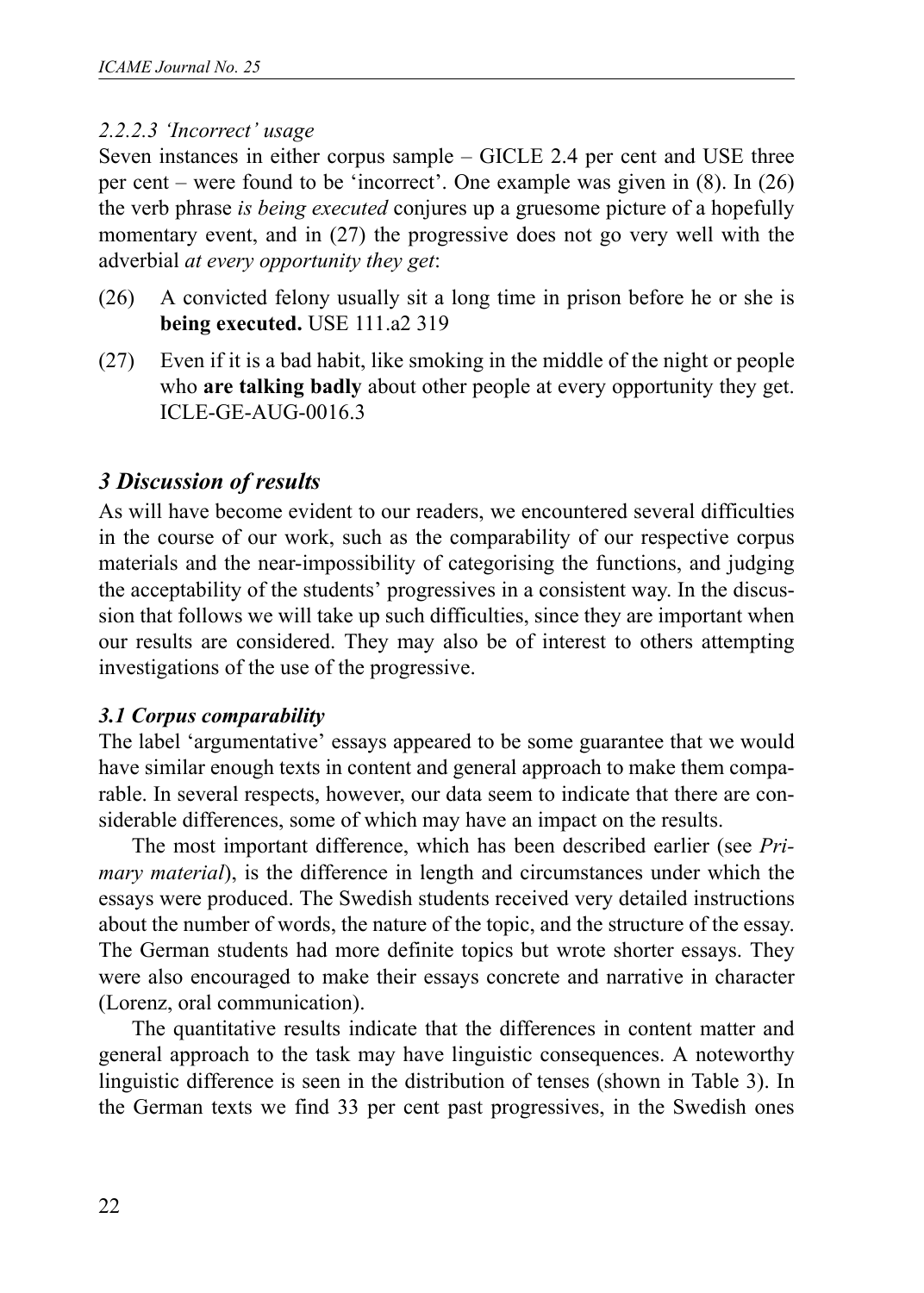only six per cent. This use of tense might be a consequence of more narrative text in the German corpus.

The tense discrepancy naturally affects the number of finite present tense simple verb forms (German 4,177, Swedish 5,313; see Table 5). One difference is seen in present tense forms of BE (*is* and *are*) (not including those used as progressive auxiliaries). There are 1,426 such forms in the German texts and 2,261 in the Swedish texts (see notes 9 and 10). At this point, we cannot say what lies behind this difference. A probable explanation is that the Swedish texts contain more impersonal constructions, with a higher number of noun phrases (which would follow from the typical topics and a strict argumentative approach) and that the German essays contain more personal accounts with narrative elements, expressed more as verb phrases. If this is so, the higher ratios of progressives would be natural.

### *3.2 Quantitative and qualitative results*

Our results indicate that there may be a tendency toward a slight overuse of the progressive in German and Swedish students' argumentative essays, but it is not of great proportions. Nor are the differences between the German and the Swedish students conspicuous. The German learners show a slightly higher normalized frequency (3.6 vs 2.9), a somewhat higher ratio of the progressive versus simple form (4.1 vs 3.5) and a lower type/token ratio, indicating that they probably use a more limited range of verbs in the progressive (34.5 vs 47.0). The results in the study by Johansson and Stavestrand (1987) of Norwegian school children (whose essays showed a progressive/simple-form ratio of 7.2) would seem to indicate that a higher such ratio correlates with a lower level of proficiency. Thus, the results might indicate that the German students are a little less proficient in their use of the progressive in English, perhaps in English generally, than are the Swedish students.

The comparison of the qualitative analyses is even more difficult to interpret. The main reason is that the categorisation of the German and the Swedish learner progressives, respectively, into the three groups of 'regular', 'ambiguous' and 'incorrect' was made by different persons and thus might be slightly different for the two groups of students, in spite of our efforts to collaborate. Judging the acceptability of the progressive in learner English is no easy task either for experienced non-native teachers such as ourselves or even for teachers who are native speakers of English. The difficulty was exacerbated by the fact that learner English is irregular in many other respects than just the use of the progressive. The native speakers at Uppsala found the task extremely demanding and time-consuming. They complained that the students' various other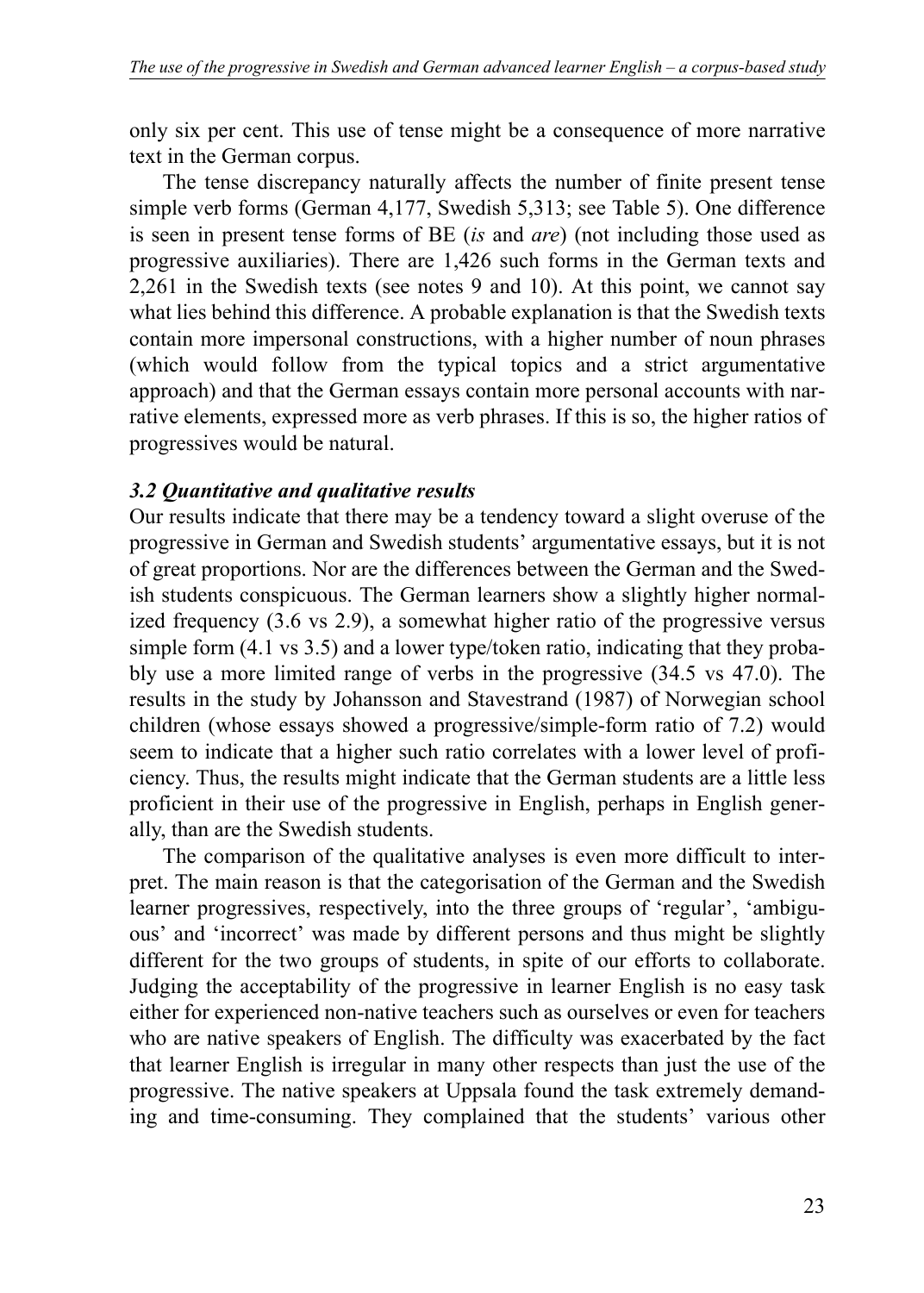errors often confused the issue, and that, even if the examples were idiomatic in other respects, it was extremely difficult to reach a decision and not change it the next time they looked at the same example or a parallel one. The more examples they were shown, the more tolerant (or exhausted) they became. One of them was very reluctant to criticise the use of the progressive in any examples except a very small number, most of which coincided with those labelled 'incorrect'.

These difficulties made us realise that we could have tried a more comprehensive informant survey to get more statistically reliable data (for ideas about how such a survey could be conducted, see de Mönnink 2000:42–50).

### *3.3 Learning environment*

The possible differences in proficiency level between the German and the Swedish students suggested by our results could be due to their respective learning environments. The German students are part of a society speaking one of the large European languages, a society where English is heard and used much less than in Sweden, where the influence from English through the media and popular culture is pervasive. An important difference between the two cultures is the treatment of English-speaking films. In Germany, these films are dubbed, whereas in Sweden practically only children's films are dubbed. Many young people in Sweden speak English daily or use frequent 'chunks' of English in exchanges with their peers (see Sharp 2001). There are even ordinary upper secondary schools where all teaching is conducted in English, either because there are guest students or immigrants who do not know enough Swedish or in an attempt to internationalise the Swedish educational system.

As for the teaching of English at the higher levels of school, many Swedish students claim not to have learnt much grammar after the age of about fifteen. It also seems that conditions vary very much between different schools and between different teachers. In German schools, formal grammar has a much stronger position and, as a consequence, German students are more focused on grammatical rules.

On the whole, our results indicate that both German and Swedish students have a good sense for when to use the progressive and the non-progressive. When interrogated about rules, however, most students have very vague ideas about the difference between the progressive and the non-progressive.<sup>19</sup> Most often they say that the progressive has something to do with events 'going on' but nothing more definite. Choosing between the two forms when they are writing is another matter. In such tasks they often make the appropriate choice even if they cannot explain why. An explanation for the many 'ambiguous' instances produced by the Swedish students can be that, in situations where they can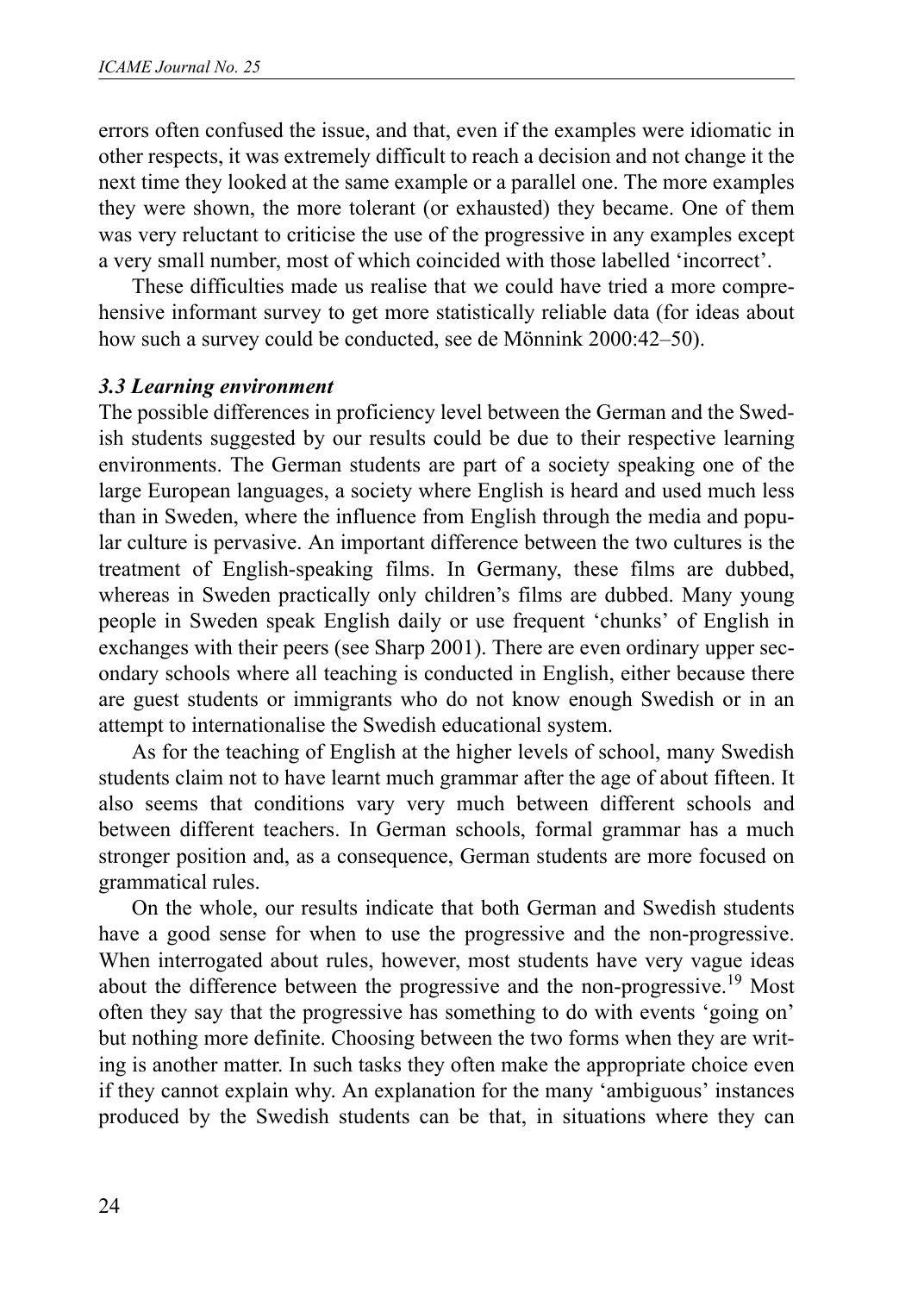choose between an informal and a more formal expression, they are inclined to opt for the informal variant that they are more familiar with. The fact that they are used to hearing and using the progressive in colloquial, informal language may thus be a contributing factor in their choice of verb form in writing. This line of reasoning fits in with recent studies showing that the progressive is on the increase in newspapers because of the ongoing colloquialisation of media language (Mair and Hundt 1995). If we assume that the Swedish students are less familiar with the formal rules for the use of the progressive and at the same time choose to express themselves in an informal colloquial register, their larger number of ambiguous uses could be partly explained.

# *4 Concluding remarks*

The German and the Swedish samples of argumentative learner English used in this study of the progressive were shown to differ in some important respects. We can conclude that our results must be interpreted with caution, especially the to do with quantify differences. At the same time, the quantitative data from another study of learner progressives (Virtanen 1997) indicate no great deviation from learners with other nationalities in ICLE. The Swedish learners in USE and the other learners in the Swedish part of the ICLE project showed identical normalized frequencies. Still, we do not want to draw any far-reaching conclusions from our comparisons between German and Swedish students.

In analysis of nativeness in the use of the progressive, however, we reached some interesting results. One of our aims was to describe what the hypothesised overuse of the progressive looked like. The overuse proved to be very small and perhaps even questionable in quantitative terms. There is no doubt, however, that both the German and the Swedish learners use the progressive in non-native ways. This lack of nativeness does not mean that a great number of instances were found to be 'incorrect'. In only about three per cent of the instances did the native-speaker informants accept only the simple form. Instead, a number of instances were found to be what we call 'ambiguous'. Often these instances were such where the progressive form could have the effect of making the situation seem more immediate, subjective and focussed on a concrete situation. We assumed that the conventional choice by an advanced user of English (native or non-native) would rather have been the simple form. A formal characteristic of many of the sentences containing progressives was inconsistency as regards the choice of aspect in other verb phrases. The result was semantic tension in the sentence, which the reader automatically tried to resolve through interpretation of the progressive. Thus, most of these sentences are not judged to be 'incor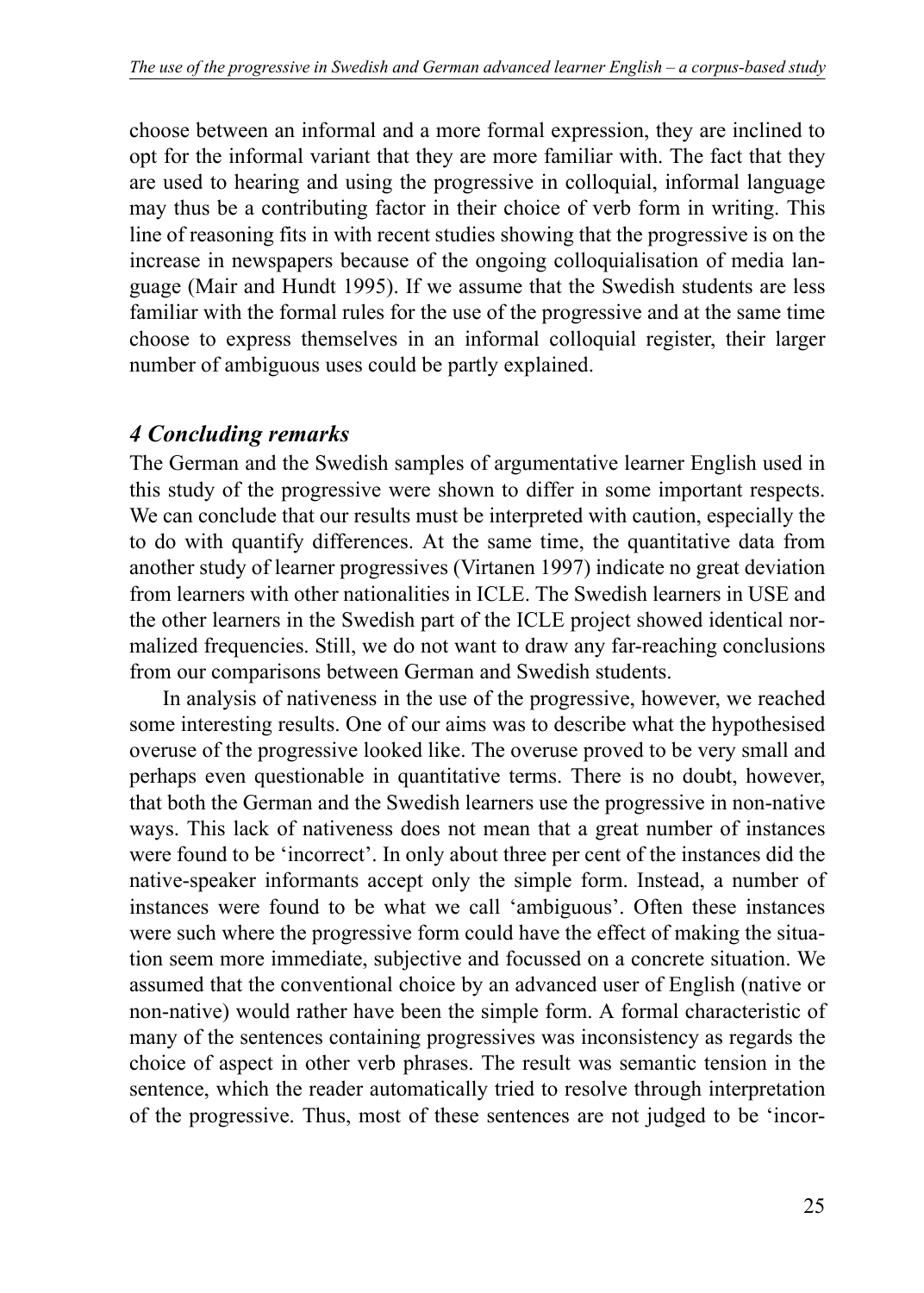rect', but only 'ambiguous'. Sometimes they even pass scrutiny and get the label 'regular'. As our students are young, they may even be influenced by new or extended uses of the progressive. Smith (forthcoming) hints that the progressive is 'moving on', as he puts it in his heading. He hypothesises that the increase seen over the last thirty years, particularly of the present progressive, may be due to, among other things, a rise in subjective (interpretative) uses of the progressive (see Mair and Hundt 1995, about the increase of the progressive).

Our discussions in this study have shown that there is a need for updated, clearer descriptions of the use of the progressive, not least for non-native learners (and teachers) of English. Many learners' grammars fail to make it clear that, in addition to the well-known aspectual functions, there are many other possible reasons for using the progressive. They also fail to explain that often both forms may be used. There is a need for more corpus-based research on the progressive in present-day usage, for theoretical as well as practical reasons.

### *Notes*

- 1. This paper is based on a presentation given 30 March, 2001, at The Corpus Linguistics 2001 conference at Lancaster University, UK. The study is part of a collaborative project between the departments of English at Chemnitz University of Technology and Uppsala University.
- 2. To avoid clumsy formulations, such as *s/he*, *his and her*, the pronoun *she* is consistently used here to refer to students of both sexes, as the large majority of our students are women.
- 3. The code is the abbreviation for: Uppsala Student English, the individual number of the student, the  $A$  (= first) term of studies, essay no. 2 and lastly, the consecutive number of the word in this essay represented by the *ing*form (as given by WordSmithTools).
- 4. The code is the abbreviation for: International Corpus of Learner English-German English-Augsburg. Essay number 95, file 1.
- 5. The acceptability has been judged not only by ourselves. Four of our British and American colleagues in Uppsala and three in Chemnitz served as a panel reporting on their spontaneous reactions to the students' progressives.
- 6. The acceptability may also be due to a perceived effect of vividness. As pointed out by our Uppsala colleague Erik Smitterberg, who is currently finishing his doctoral thesis on the use of the progressive, the effect of the progressive in these two examples is to place the reader *in medias res*. A parallel interpretation also drawn to our attention by him is that the progressive suggests that the behaviour in question may change (cf Stubbs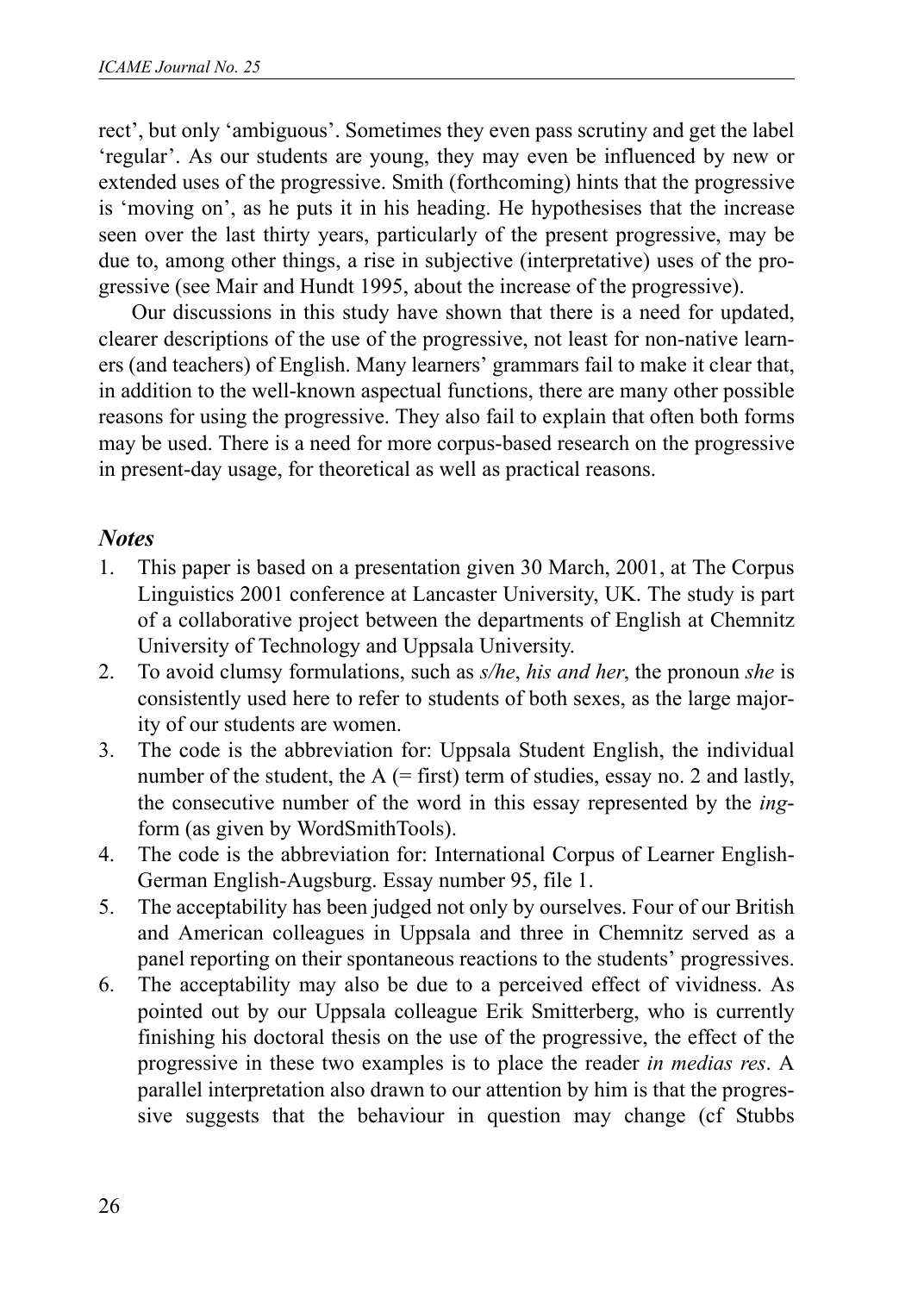1996:216). We are grateful to Erik Smitterberg for reading our manuscript and giving valuable suggestions.

- 7. Finland-Swedish students live in Finland but have Swedish as their first language.
- 8. It should be noted that the corpus of British students' argumentative essays is rather small compared to the others, which might have influenced the results. Another factor of importance is the choice of topic, which was limited for this group (see further Virtanen 1997).
- 9. Detailed frequencies: 1,426 simple present tense forms of BE (excluding the auxiliaries of the progressive constructions); present tense lexical *have* 284, *has* 89; present tense lexical verbs with Ø ending 1,452, present tense lexical verbs with –*s* ending 775, present tense *do* 32, *does nine*.
- 10. Detailed frequencies: 2,261 simple present tense forms of BE (excluding the auxiliaries of the progressive constructions); present tense lexical *have* 307, *has* 119; present tense lexical verbs with Ø ending 1,590, present tense lexical verbs with –*s* ending 729, present tense *do* 227, *does* 80.
- 11. Virtanen does not comment on her way of counting the type/token ratio, but it must be assumed that the ratios are multiplied by 100. To match her values, we have adopted the same mode of presentation.
- 12. Grammaticalized *be going to* to express the future has not been included among the GICLE and USE progressives of *go*.
- 13. Virtanen (1997:306) does not give any data on the Swedish ICLE students; the only information about the British students is that their fixed topic makes them use *become* in the progressive more than other verbs (altogether five instances).
- 14. There are formal errors in many examples. These have not been corrected, especially since they often give clues to the analysis.
- 15. The confusing use of the Ø article with *boys* and the definite article with *girls* is typical of Swedish learner usage. In Swedish, the definite form of plural countable nouns can be used in generic as well as specific sense.
- 16. Each author is ultimately responsible for the quantification and categorisation of her respective data.
- 17. As mentioned above, the borderline between the 'regular' and 'ambiguous' categories was sometimes not clear, as we had to accept the judgements of our informants who declared 'regular' some instances that did not fit with our criteria. These difficulties demonstrate that it is often possible to use both the progressive and the non-progressive without misrepresenting the facts of the situation (cf Johansson and Lysvåg 1987:156f discussed at the beginning of the present study).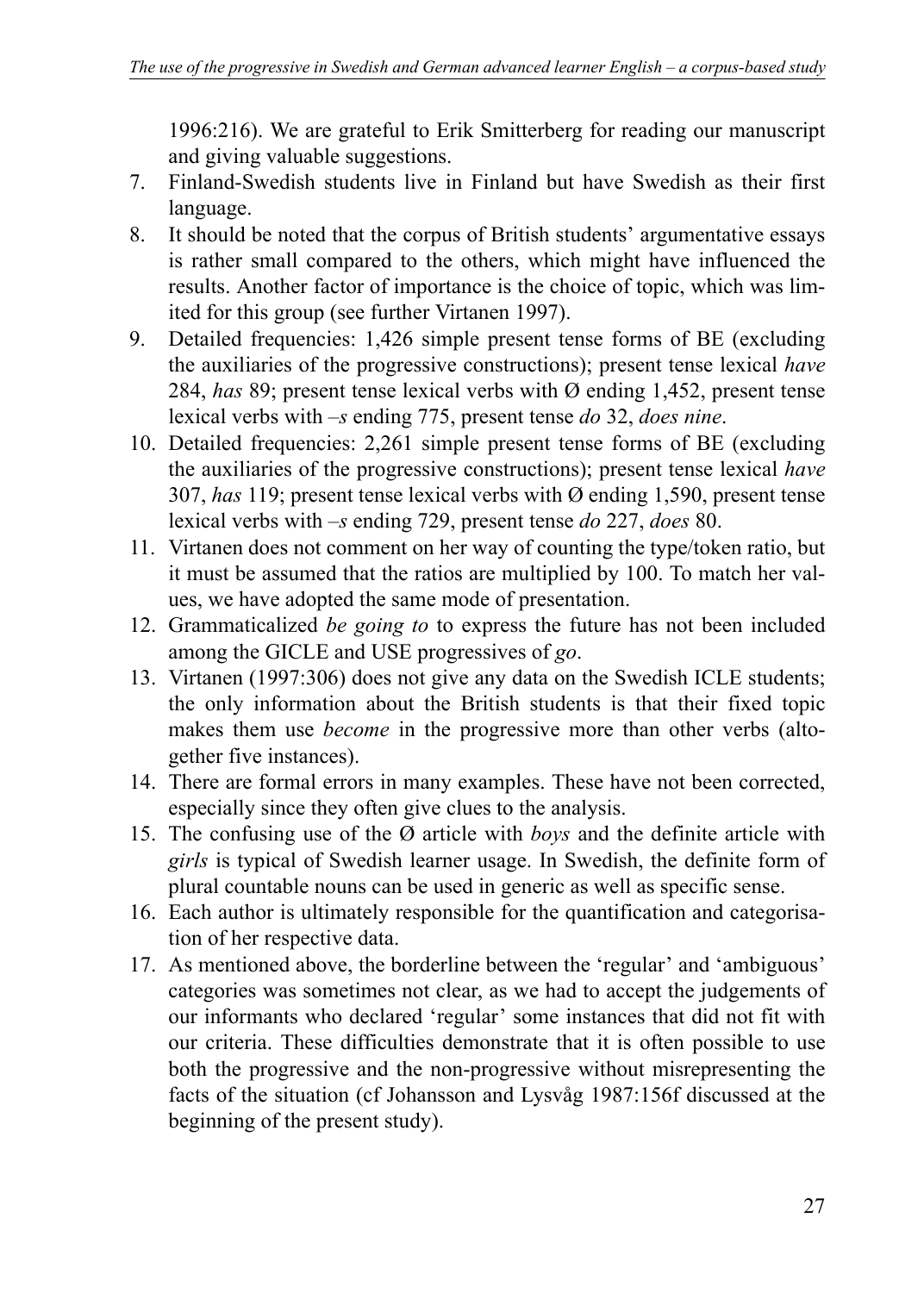- 18. The intended verb here must be *losing* (a common spelling mistake).
- 19. Hahn interviewed a group of German teachers of English about their awareness of the functions of the progressive. The results showed that even the teachers had a very limited knowledge of the range of functions apart from the 'ongoing' function. For preliminary results, see Hahn (2000)*.*

# *References*

- Axelsson, Margareta Westergren. 2000. USE The Uppsala Student English Corpus: An instrument for needs analysis. *ICAME Journal* 24: 155–157.
- Berglund, Ylva and Klas Prütz. 1999. Tagging a learner corpus a starting-point for quantitative comparative analyses. Paper presented at the ASLA conference KORFU in Växjö, November 1999.
- Biber, Douglas, Stig Johansson, Geoffrey Leech, Susan Conrad, and Edward Finegan. 1999. *The Longman grammar of spoken and written English*. Harlow: Pearson.
- Blomberg, Karin. 2001. Swedish learners' use of the progressive aspect in English. Unpublished term paper. Department of English. Uppsala University.
- Granger, Sylviane (ed). 1998. *Learner English on computer*. London and New York: Addison Wesley Longman.
- Greenbaum, Sidney and Randolph Quirk. 1990. *A student's grammar of the English language*. London: Longman.
- Hahn, Angela. 2000. The teacher: a special kind of second language learner? Paper presented at Eurocall 2000, Aug 30<sup>th</sup> – Sept 2<sup>nd</sup>, Dundee.
- Hahn, Angela. In prep. Learning and teaching processes. Learning strategies of teachers and their impact on didactic conceptions for tense and aspect. Habilitationsschrift, TU Chemnitz.
- Hahn, Angela, Sabine Reich, and Josef Schmied. 2000. Aspect in the Chemnitz Internet Grammar. In C. Mair and M. Hundt (eds). *Corpus Linguistics and Linguistic Theory: Papers from the Twentieth International Conference on English Language Research on Computerized Corpora*, Amsterdam and Atlanta, GA: Rodopi, 131–139.
- Hasselgård, Hilde, Stig Johansson, and Per Lysvåg. 1998. *English grammar: Theory and use*. Oslo: Universitetsforlaget.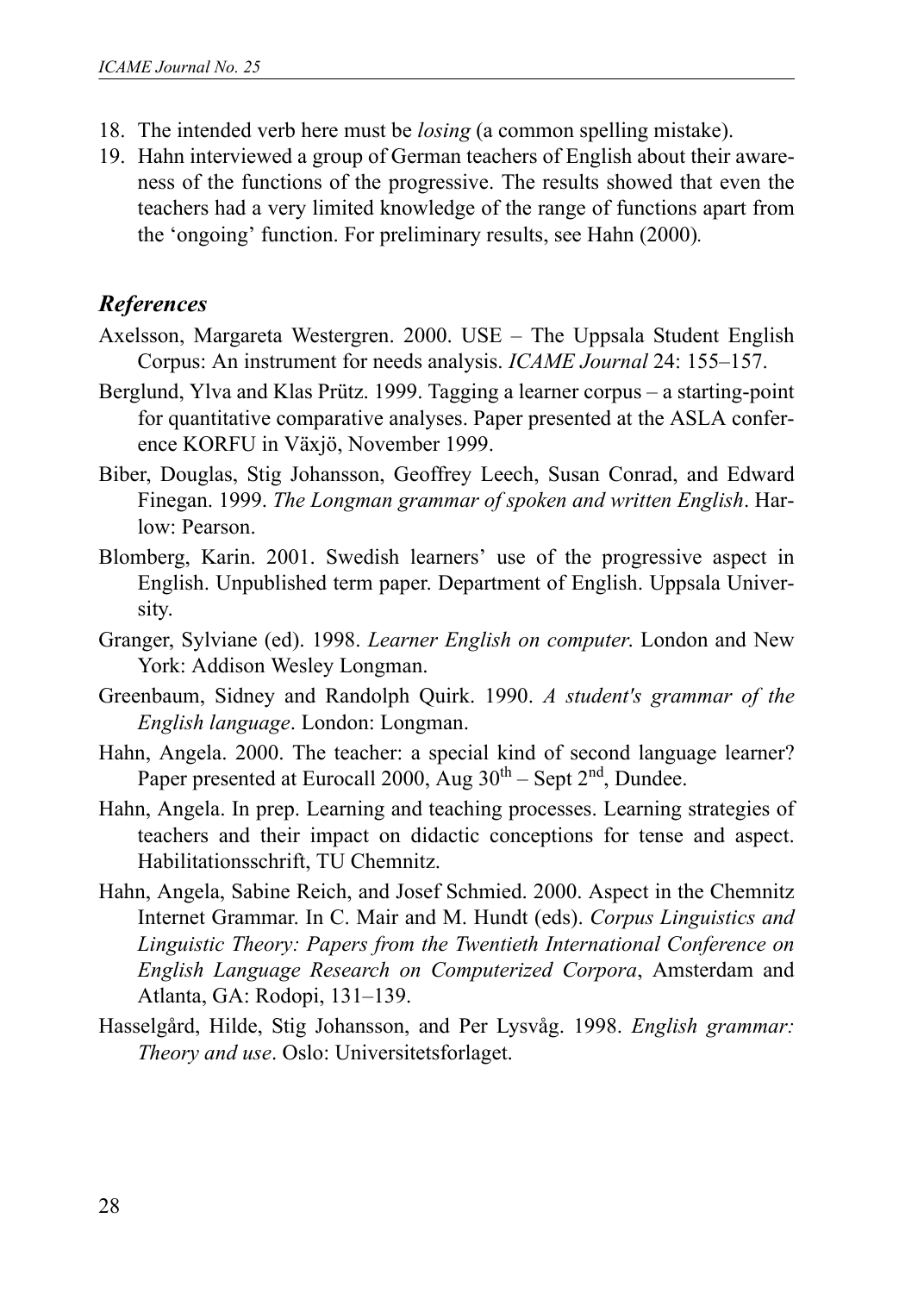- Hundt, Marianne and Christian Mair. 1999. 'Agile' and 'uptight' genres: The corpus-based approach to language change in progress. *International Journal of Corpus Linguistics* 4(2): 221–242.
- Johansson, Stig and Per Lysvåg. 1987. *Understanding English grammar: Part II. A closer view.* Oslo: Universitetsforlaget.
- Johansson, Stig and Helga Stavestrand. 1987. Problems in learning and teaching – the progressive form. In I. Lindblad and M. Ljung (eds). *Proceedings from the Third Nordic Conference for English Studies. Hässelby, Sept 25– 27, 1986*. Volume 1. Stockholm: Almqvist & Wiksell International, 139– 148.
- Kennedy, Graeme. 1998. *An introduction to corpus linguistics*. London and New York: Longman.
- Leech, Geoffrey. 1971. *Meaning and the English verb*. London: Longman.
- Ljung, Magnus. 1980. *Reflections on the English progressive.* (Gothenburg Studies in English 46.) Göteborg: Acta Universitatis Gothoburgensis.
- Lorenz, Gunter R. 1999. *Adjective intensification Learners versus native speakers: A corpus study of argumentative writing.* Amsterdam and Atlanta, GA: Rodopi.
- Mair, Christian and Marianne Hundt. 1995. Why is the progressive becoming more frequent in English?: A corpus-based investigation of language change in progress. *Zeitschrift für Anglistik und Amerikanistik: A Quarterly of Language, Literature and Culture* 2: 111–122.
- Mindt, Dieter. 1997. Complementary distribution, gradience and overlap in corpora and in ELT: Analysing and teaching the progressive. In U. Fries, V. Müller and P. Schneider (eds). *From Ælfric to the New York Times: Studies in English corpus linguistics*. Amsterdam and Atlanta: Rodopi, 227–237.
- de Mönnink, Inge. 2000. *On the move. The mobility of constituents in the English noun phrase: A multi-method approach*. Amsterdam and Atlanta: Rodopi.
- Ota, Akira. 1963. *Tense and aspect of present-day American English.* Tokyo: Kenkyusha.
- Quirk, Randolph, Sidney Greenbaum, Geoffrey Leech, and Jan Svartvik. 1985. *A comprehensive grammar of the English language*. London and New York: Longman.
- Rydén, Mats. 1997. On the panchronic core meaning of the English progressive. In T. Nevalainen and L. Kahlas-Tarkka (eds). *To explain the present: Studies in the changing English language in honour of Matti Rissanen*. Helsinki: Société Néophilologique, 419–429.